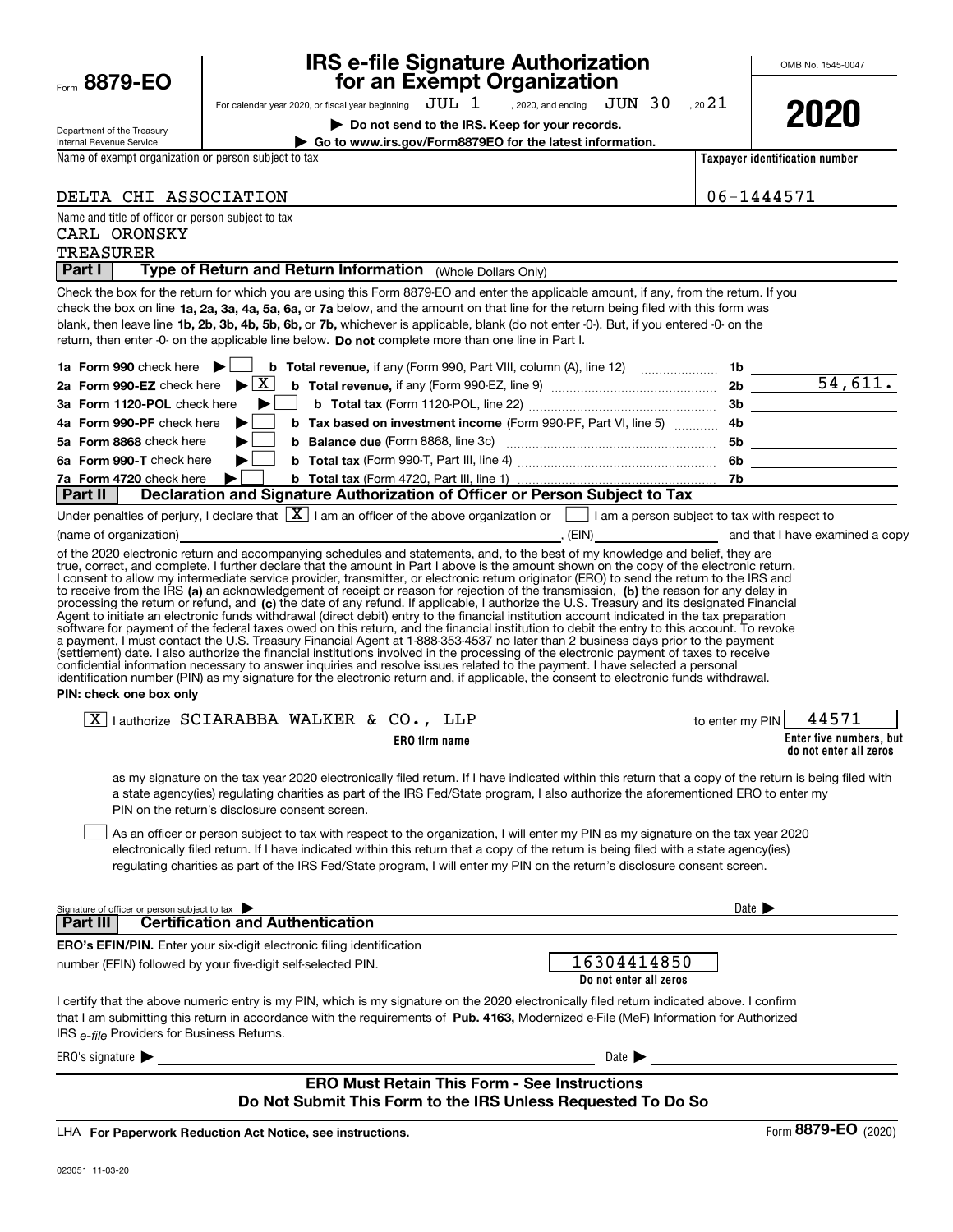|                   |             |                                               | EXTENDED TO MAY 16, 2022<br><b>Short Form</b>                                                                                                                                                                                                                                                                                                                                  |                |                               |                   |                          | OMB No. 1545-0047                                                     |
|-------------------|-------------|-----------------------------------------------|--------------------------------------------------------------------------------------------------------------------------------------------------------------------------------------------------------------------------------------------------------------------------------------------------------------------------------------------------------------------------------|----------------|-------------------------------|-------------------|--------------------------|-----------------------------------------------------------------------|
|                   |             | Form 990-EZ                                   | <b>Return of Organization Exempt From Income Tax</b>                                                                                                                                                                                                                                                                                                                           |                |                               |                   |                          |                                                                       |
|                   |             |                                               | Under section 501(c), 527, or 4947(a)(1) of the Internal Revenue Code (except private foundations)                                                                                                                                                                                                                                                                             |                |                               |                   |                          | 2020                                                                  |
|                   |             |                                               | Do not enter social security numbers on this form, as it may be made public.                                                                                                                                                                                                                                                                                                   |                |                               |                   |                          |                                                                       |
|                   |             | Department of the Treasury                    | Go to www.irs.gov/Form990EZ for instructions and the latest information.                                                                                                                                                                                                                                                                                                       |                |                               |                   |                          | <b>Open to Public</b><br>Inspection                                   |
|                   |             | Internal Revenue Service                      |                                                                                                                                                                                                                                                                                                                                                                                |                |                               |                   |                          |                                                                       |
|                   | Check if    |                                               | JUL 1, 2020<br>For the 2020 calendar year, or tax year beginning<br><b>C</b> Name of organization                                                                                                                                                                                                                                                                              |                | and ending                    | JUN 30,           |                          | 2021<br>D Employer identification number                              |
|                   | applicable: |                                               |                                                                                                                                                                                                                                                                                                                                                                                |                |                               |                   |                          |                                                                       |
|                   |             | Address change                                | DELTA CHI ASSOCIATION                                                                                                                                                                                                                                                                                                                                                          |                |                               |                   |                          | 06-1444571                                                            |
|                   |             | Name change                                   | Number and street (or P.O. box if mail is not delivered to street address)                                                                                                                                                                                                                                                                                                     |                | Room/suite E Telephone number |                   |                          |                                                                       |
|                   |             | Initial return<br>Final return/<br>terminated | CO SCIARABBA WALKER 410 E UPLAND                                                                                                                                                                                                                                                                                                                                               |                |                               |                   |                          | $607 - 272 - 5550$                                                    |
|                   |             | Amended return                                | City or town, state or province, country, and ZIP or foreign postal code                                                                                                                                                                                                                                                                                                       |                |                               | F Group Exemption |                          |                                                                       |
|                   |             | Application pending                           | 14850<br>ITHACA, NY                                                                                                                                                                                                                                                                                                                                                            |                |                               | Number >          |                          |                                                                       |
| G                 |             | <b>Accounting Method:</b>                     | $\boxed{\mathbf{X}}$ Accrual<br>Cash<br>Other (specify) $\blacktriangleright$                                                                                                                                                                                                                                                                                                  |                |                               |                   |                          | $H$ Check $\blacktriangleright$ $\blacksquare$ if the organization is |
|                   |             |                                               | Website: WWW.DKE-CORNELL.ORG                                                                                                                                                                                                                                                                                                                                                   |                |                               |                   |                          | not required to attach Schedule B                                     |
|                   |             |                                               | Tax-exempt status (check only one) $-\boxed{\mathbf{X}}$ 501(c)(3)<br>$501(c)$ (<br>$\left \bigtriangleup$ (insert no.)                                                                                                                                                                                                                                                        |                | $4947(a)(1)$ or<br>527        |                   |                          | (Form 990, 990-EZ, or 990-PF).                                        |
|                   |             | K Form of organization:                       | X Corporation<br>Trust<br>Association                                                                                                                                                                                                                                                                                                                                          | Other          |                               |                   |                          |                                                                       |
| L                 |             |                                               | Add lines 5b, 6c, and 7b to line 9 to determine gross receipts. If gross receipts are \$200,000 or more, or if total assets (Part II,                                                                                                                                                                                                                                          |                |                               |                   |                          |                                                                       |
|                   |             |                                               | column (B)) are \$500,000 or more, file Form 990 instead of Form 990-EZ                                                                                                                                                                                                                                                                                                        |                |                               |                   | $\blacktriangleright$ \$ | 54,611.                                                               |
|                   | Part I      |                                               | Revenue, Expenses, and Changes in Net Assets or Fund Balances (see the instructions for Part I)                                                                                                                                                                                                                                                                                |                |                               |                   |                          |                                                                       |
|                   |             |                                               |                                                                                                                                                                                                                                                                                                                                                                                |                |                               |                   |                          | X  <br>53,937.                                                        |
|                   | 1           |                                               | Contributions, gifts, grants, and similar amounts received                                                                                                                                                                                                                                                                                                                     |                |                               |                   | 1<br>$\overline{2}$      | 600.                                                                  |
|                   | 2<br>3      |                                               |                                                                                                                                                                                                                                                                                                                                                                                |                |                               |                   | 3                        |                                                                       |
|                   | 4           |                                               |                                                                                                                                                                                                                                                                                                                                                                                |                |                               |                   | 4                        | $\overline{74}$ .                                                     |
|                   | 5а          |                                               |                                                                                                                                                                                                                                                                                                                                                                                | 5а             |                               |                   |                          |                                                                       |
|                   | b           |                                               | Less: cost or other basis and sales expenses [111] [12] cost of the basis and sales expenses [11] [12] [12] [1                                                                                                                                                                                                                                                                 | 5 <sub>b</sub> |                               |                   |                          |                                                                       |
|                   | C           |                                               | Gain or (loss) from sale of assets other than inventory (subtract line 5b from line 5a)                                                                                                                                                                                                                                                                                        |                |                               |                   | 5c                       |                                                                       |
|                   | 6           |                                               | Gaming and fundraising events:                                                                                                                                                                                                                                                                                                                                                 |                |                               |                   |                          |                                                                       |
|                   | a           |                                               | Gross income from gaming (attach Schedule G if greater than                                                                                                                                                                                                                                                                                                                    |                |                               |                   |                          |                                                                       |
|                   |             | \$15,000                                      |                                                                                                                                                                                                                                                                                                                                                                                | 6a             |                               |                   |                          |                                                                       |
| Revenue           |             |                                               | <b>b</b> Gross income from fundraising events (not including $$$                                                                                                                                                                                                                                                                                                               |                | of contributions              |                   |                          |                                                                       |
|                   |             |                                               | from fundraising events reported on line 1) (attach Schedule G if the sum of such                                                                                                                                                                                                                                                                                              |                |                               |                   |                          |                                                                       |
|                   |             |                                               | gross income and contributions exceeds \$15,000)                                                                                                                                                                                                                                                                                                                               | 6b             |                               |                   |                          |                                                                       |
|                   | C           |                                               | Less: direct expenses from gaming and fundraising events                                                                                                                                                                                                                                                                                                                       | 6с             |                               |                   |                          |                                                                       |
|                   | d           |                                               |                                                                                                                                                                                                                                                                                                                                                                                |                |                               |                   | 6d                       |                                                                       |
|                   | 7a<br>b     | Less: cost of goods sold                      |                                                                                                                                                                                                                                                                                                                                                                                | 7а<br>7b       |                               |                   |                          |                                                                       |
|                   | C           |                                               |                                                                                                                                                                                                                                                                                                                                                                                |                |                               |                   | 7c                       |                                                                       |
|                   | 8           |                                               | Other revenue (describe in Schedule O)<br>$\begin{bmatrix} \begin{bmatrix} 0 & 0 & 0 & 0 \\ 0 & 0 & 0 & 0 \\ 0 & 0 & 0 & 0 \\ 0 & 0 & 0 & 0 \\ 0 & 0 & 0 & 0 \\ 0 & 0 & 0 & 0 \\ 0 & 0 & 0 & 0 \\ 0 & 0 & 0 & 0 & 0 \\ 0 & 0 & 0 & 0 & 0 \\ 0 & 0 & 0 & 0 & 0 \\ 0 & 0 & 0 & 0 & 0 \\ 0 & 0 & 0 & 0 & 0 \\ 0 & 0 & 0 & 0 & 0 & 0 \\ 0 & 0 & 0 & 0 & 0 & 0 \\ 0 & 0 & 0 & 0 & $ |                |                               |                   | 8                        |                                                                       |
|                   | 9           |                                               |                                                                                                                                                                                                                                                                                                                                                                                |                |                               |                   | 9                        | 54,611.                                                               |
|                   | 10          |                                               |                                                                                                                                                                                                                                                                                                                                                                                |                |                               |                   | 10                       |                                                                       |
|                   | 11          |                                               |                                                                                                                                                                                                                                                                                                                                                                                |                |                               |                   | 11                       |                                                                       |
|                   | 12          |                                               | Salaries, other compensation, and employee benefits [11] matter content to the compensation and employee benefits [11] matter compensation and employee benefits [11] matter compensation and the competition and employee ben                                                                                                                                                 |                |                               |                   | 12                       |                                                                       |
|                   | 13          |                                               |                                                                                                                                                                                                                                                                                                                                                                                |                |                               |                   | 13                       | 1,690.                                                                |
| Expenses          | 14          |                                               | Occupancy, rent, utilities, and maintenance manufactured and accuracy of the manufactured and manufactured and                                                                                                                                                                                                                                                                 |                |                               |                   | 14                       |                                                                       |
|                   | 15          |                                               |                                                                                                                                                                                                                                                                                                                                                                                |                |                               |                   | 15                       |                                                                       |
|                   | 16          |                                               | SEE SCHEDULE O<br>Other expenses (describe in Schedule O)                                                                                                                                                                                                                                                                                                                      |                |                               |                   | 16                       | 14, 423.<br>16, 113.                                                  |
|                   | 17          |                                               |                                                                                                                                                                                                                                                                                                                                                                                |                |                               |                   | 17                       | 38,498.                                                               |
|                   | 18<br>19    |                                               | Net assets or fund balances at beginning of year (from line 27, column (A))                                                                                                                                                                                                                                                                                                    |                |                               |                   | 18                       |                                                                       |
| <b>Net Assets</b> |             |                                               |                                                                                                                                                                                                                                                                                                                                                                                |                |                               |                   | 19                       | $-6,962.$                                                             |
|                   | 20          |                                               | Other changes in net assets or fund balances (explain in Schedule O) [11] [2000] [2000] [2000] [2000] [2000] [3000] [3000] [3000] [3000] [3000] [3000] [3000] [3000] [3000] [3000] [3000] [3000] [3000] [3000] [3000] [3000] [                                                                                                                                                 |                |                               |                   | 20                       | $\mathbf{0}$ .                                                        |
|                   | 21          |                                               | Net assets or fund balances at end of year. Combine lines 18 through 20                                                                                                                                                                                                                                                                                                        |                |                               |                   | 21                       | 31,536.                                                               |
|                   |             |                                               | LHA For Paperwork Reduction Act Notice, see the separate instructions.                                                                                                                                                                                                                                                                                                         |                |                               |                   |                          | Form 990-EZ (2020)                                                    |

**Form 990-EZ** (2020)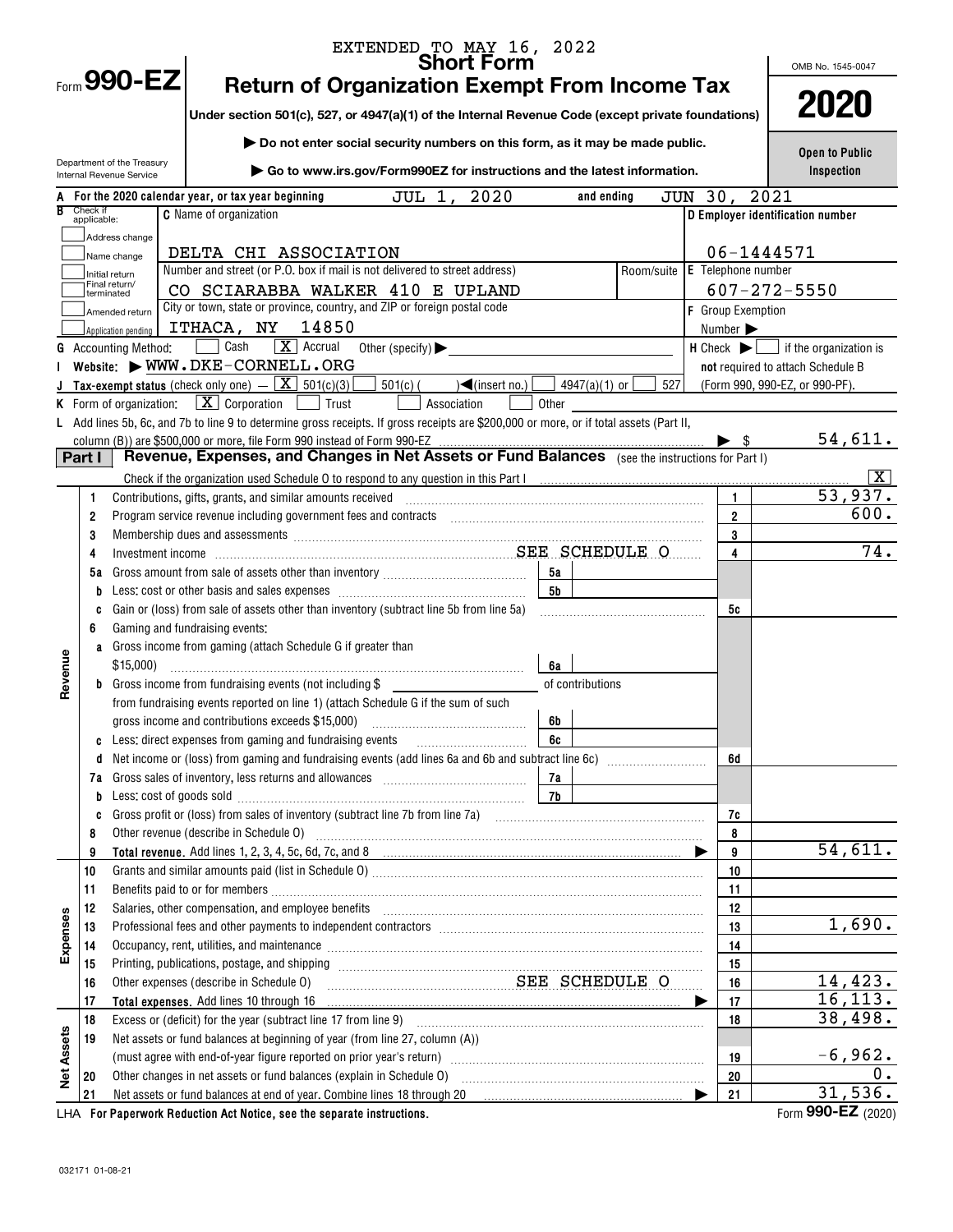|    | DELTA CHI ASSOCIATION<br>Form 990-EZ (2020)                                                                                                                 |                     |                                       | 06-1444571                               | Page 2                                                     |
|----|-------------------------------------------------------------------------------------------------------------------------------------------------------------|---------------------|---------------------------------------|------------------------------------------|------------------------------------------------------------|
|    | <b>Balance Sheets</b> (see the instructions for Part II)<br>Part II                                                                                         |                     |                                       |                                          |                                                            |
|    | Check if the organization used Schedule O to respond to any question in this Part II                                                                        |                     |                                       |                                          | X                                                          |
|    |                                                                                                                                                             |                     | (A) Beginning of year                 |                                          | (B) End of year                                            |
| 22 |                                                                                                                                                             |                     | 15,883.                               | 22                                       | 18,947.                                                    |
| 23 |                                                                                                                                                             |                     |                                       | 23                                       |                                                            |
| 24 |                                                                                                                                                             |                     | 1,000.                                | 24                                       | 12,789.                                                    |
| 25 |                                                                                                                                                             |                     | 16,883.                               | 25                                       | 31,736.                                                    |
| 26 | Total assets<br>Total liabilities (describe in Schedule 0)<br>SEE SCHEDULE O                                                                                |                     | 23,845.                               | 26                                       | 200.                                                       |
| 27 | Net assets or fund balances (line 27 of column (B) must agree with line 21)                                                                                 |                     | $-6,962.$                             | 27                                       | 31,536.                                                    |
|    | Part III   Statement of Program Service Accomplishments (see the instructions for Part III)                                                                 |                     |                                       |                                          | <b>Expenses</b>                                            |
|    | Check if the organization used Schedule O to respond to any question in this Part III                                                                       |                     |                                       |                                          | (Required for section                                      |
|    | What is the organization's primary exempt purpose? SEE BELOW                                                                                                |                     |                                       |                                          | $501(c)(3)$ and $501(c)(4)$<br>organizations; optional for |
|    | Describe the organization's program service accomplishments for each of its three largest program services, as measured by expenses. In a clear and concise |                     |                                       | others.)                                 |                                                            |
|    | manner, describe the services provided, the number of persons benefited, and other relevant information for each program title.                             |                     |                                       |                                          |                                                            |
| 28 | TO PROVIDE SUPPORT FOR CORNELL UNIVERSITY'S HOUSING AND                                                                                                     |                     |                                       |                                          |                                                            |
|    | SCHOLARSHIP ACTIVITIES.                                                                                                                                     |                     |                                       |                                          |                                                            |
|    |                                                                                                                                                             |                     |                                       |                                          |                                                            |
|    | (Grants \$                                                                                                                                                  |                     |                                       | 128a                                     | 13,620.                                                    |
| 29 |                                                                                                                                                             |                     |                                       |                                          |                                                            |
|    |                                                                                                                                                             |                     |                                       |                                          |                                                            |
|    |                                                                                                                                                             |                     |                                       |                                          |                                                            |
|    | (Grants \$                                                                                                                                                  |                     |                                       | 129a                                     |                                                            |
| 30 |                                                                                                                                                             |                     |                                       |                                          |                                                            |
|    |                                                                                                                                                             |                     |                                       |                                          |                                                            |
|    |                                                                                                                                                             |                     |                                       |                                          |                                                            |
|    | (Grants \$                                                                                                                                                  |                     |                                       | 130a                                     |                                                            |
|    |                                                                                                                                                             |                     |                                       |                                          |                                                            |
|    | (Grants \$                                                                                                                                                  |                     |                                       | 31a                                      |                                                            |
|    | 32 Total program service expenses (add lines 28a through 31a)                                                                                               |                     |                                       | 32                                       | 13,620.                                                    |
|    | List of Officers, Directors, Trustees, and Key Employees (list each one even if not compensated - see the instructions for Part IV)<br>Part IV              |                     |                                       |                                          |                                                            |
|    | Check if the organization used Schedule O to respond to any question in this Part IV                                                                        |                     |                                       |                                          | x                                                          |
|    |                                                                                                                                                             | (b) Average hours   | (C) Reportable                        | (d) Health benefits,<br>contributions to | (e) Estimated                                              |
|    | (a) Name and title                                                                                                                                          | per week devoted to | compensation (Forms<br>W-2/1099-MISC) | employee benefit<br>plans, and deferred  | amount of other                                            |
|    |                                                                                                                                                             | position            | (if not paid, enter -0-)              | compensation                             | compensation                                               |
|    | <b>MIKE FURMAN</b>                                                                                                                                          |                     |                                       |                                          |                                                            |
|    | PRESIDENT                                                                                                                                                   | 10.00               | $0$ .                                 | 0.                                       | 0.                                                         |
|    | CHRISTOPHER SCANNELL                                                                                                                                        |                     |                                       |                                          |                                                            |
|    | VICE PRESIDENT                                                                                                                                              | 1.00                | 0.                                    | $0$ .                                    | 0.                                                         |
|    | PETER A. BACHRACH                                                                                                                                           |                     |                                       |                                          |                                                            |
|    | <b>SECRETARY</b>                                                                                                                                            | 1.00                | $\mathbf 0$ .                         | 0.                                       | 0.                                                         |
|    | CARL ORONSKY                                                                                                                                                |                     |                                       |                                          |                                                            |
|    | <b>TREASURER</b>                                                                                                                                            | 1.00                | $\mathbf 0$ .                         | $0$ .                                    | 0.                                                         |
|    | CHARLES KERNER                                                                                                                                              |                     |                                       |                                          |                                                            |
|    | <b>BOARD MEMBER</b>                                                                                                                                         | 1.00                | $\mathbf 0$ .                         | $0$ .                                    | 0.                                                         |
|    | DANIEL KOPS,<br>JR.                                                                                                                                         |                     |                                       |                                          |                                                            |
|    | <b>BOARD MEMBER</b>                                                                                                                                         | 1.00                | $\mathbf 0$ .                         | $0$ .                                    | 0.                                                         |
|    | VINCENT BERTOMEU                                                                                                                                            |                     |                                       |                                          |                                                            |
|    | <b>BOARD MEMBER</b>                                                                                                                                         | 1.00                | $\mathbf 0$ .                         | $0$ .                                    | 0.                                                         |
|    | WILLIAM HOUCK                                                                                                                                               |                     |                                       |                                          |                                                            |
|    | <b>BOARD MEMBER</b>                                                                                                                                         | 1.00                | $\mathbf 0$ .                         | $0$ .                                    | 0.                                                         |
|    | ERIC NEUMANN                                                                                                                                                |                     |                                       |                                          |                                                            |
|    | <b>BOARD MEMBER</b>                                                                                                                                         | 1.00                | $\mathbf 0$ .                         | $0$ .                                    | 0.                                                         |
|    | E ADAM LEYENS                                                                                                                                               |                     |                                       |                                          |                                                            |
|    | <b>BOARD MEMBER</b>                                                                                                                                         | 1.00                | $\mathbf 0$ .                         | $0$ .                                    | 0.                                                         |
|    | BOB PLATT                                                                                                                                                   |                     |                                       |                                          |                                                            |
|    |                                                                                                                                                             |                     |                                       |                                          |                                                            |
|    | <b>BOARD MEMBER</b>                                                                                                                                         | 1.00                | $\mathbf 0$ .                         | $0$ .                                    | 0.                                                         |
|    | THIBAULT DELAGE<br><b>BOARD MEMBER</b>                                                                                                                      | 1.00                | $\mathbf 0$ .                         | $0$ .                                    | 0.                                                         |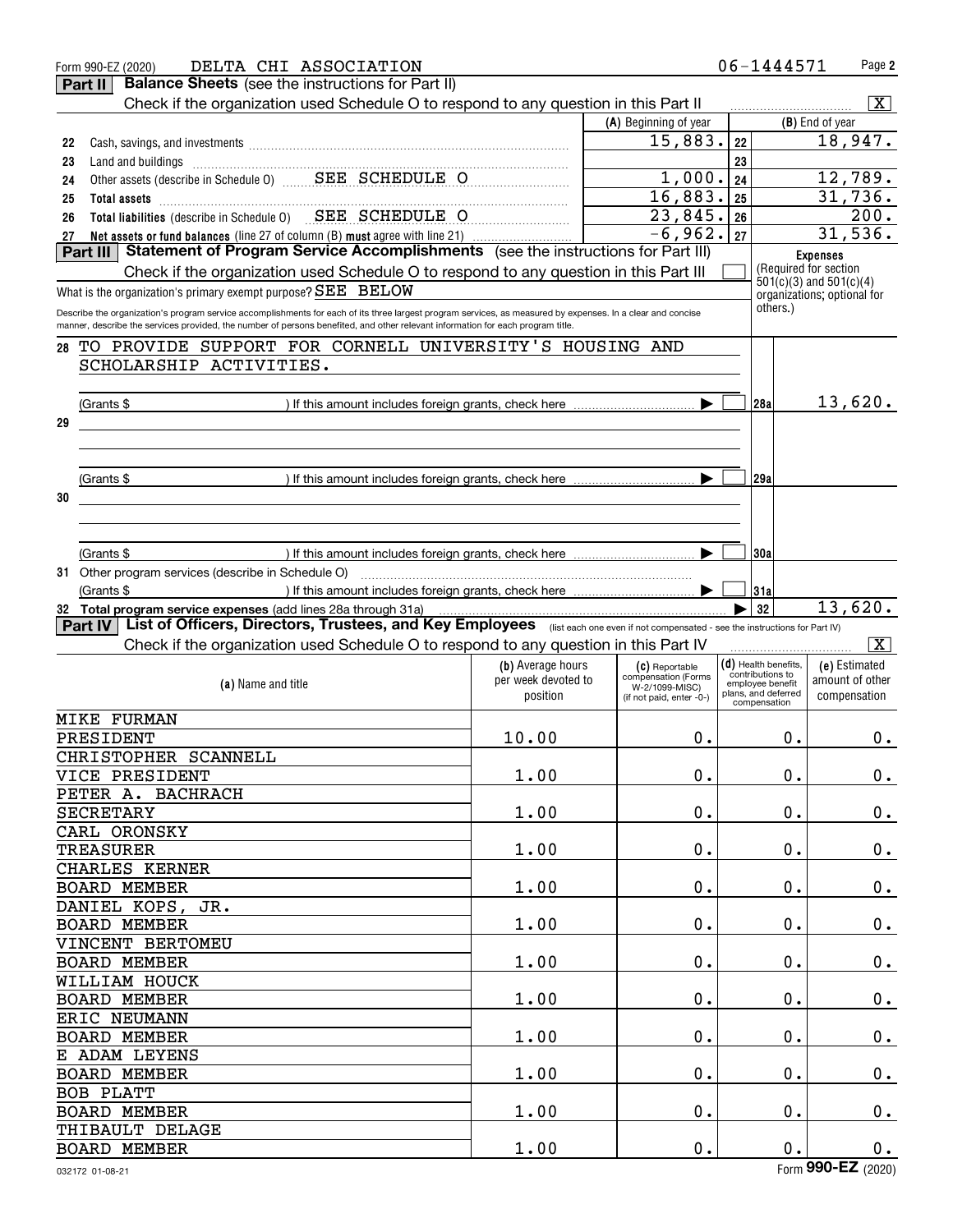|    | 06-1444571<br>DELTA CHI ASSOCIATION<br>Form 990-EZ (2020)                                                                                                                                                                                                                                                                                                                                                                                                      |                 |     | Page 3                  |
|----|----------------------------------------------------------------------------------------------------------------------------------------------------------------------------------------------------------------------------------------------------------------------------------------------------------------------------------------------------------------------------------------------------------------------------------------------------------------|-----------------|-----|-------------------------|
|    | Other Information (Note the Schedule A and personal benefit contract statement requirements in the<br><b>Part V</b>                                                                                                                                                                                                                                                                                                                                            |                 |     |                         |
|    | instructions for Part V.) Check if the organization used Sch. O to respond to any question in this Part V                                                                                                                                                                                                                                                                                                                                                      |                 |     | $\overline{\mathbf{X}}$ |
|    |                                                                                                                                                                                                                                                                                                                                                                                                                                                                |                 |     | Yes No                  |
| 33 | Did the organization engage in any significant activity not previously reported to the IRS? If "Yes," provide a detailed description of each                                                                                                                                                                                                                                                                                                                   |                 |     |                         |
|    | activity in Schedule O                                                                                                                                                                                                                                                                                                                                                                                                                                         | 33              |     | х                       |
| 34 | Were any significant changes made to the organizing or governing documents? If "Yes," attach a conformed copy of the amended                                                                                                                                                                                                                                                                                                                                   |                 |     |                         |
|    | documents if they reflect a change to the organization's name. Otherwise, explain the change on Schedule O. See instructions                                                                                                                                                                                                                                                                                                                                   | 34              |     | x                       |
|    | 35a Did the organization have unrelated business gross income of \$1,000 or more during the year from business activities (such as those reported                                                                                                                                                                                                                                                                                                              |                 |     |                         |
|    |                                                                                                                                                                                                                                                                                                                                                                                                                                                                | 35a             |     | x                       |
|    |                                                                                                                                                                                                                                                                                                                                                                                                                                                                | 35b             | N/R |                         |
| c  | Was the organization a section $501(c)(4)$ , $501(c)(5)$ , or $501(c)(6)$ organization subject to section 6033(e) notice, reporting, and proxy tax                                                                                                                                                                                                                                                                                                             |                 |     |                         |
|    |                                                                                                                                                                                                                                                                                                                                                                                                                                                                | 35c             |     | x                       |
| 36 | Did the organization undergo a liquidation, dissolution, termination, or significant disposition of net assets during the year? If "Yes,"                                                                                                                                                                                                                                                                                                                      |                 |     |                         |
|    |                                                                                                                                                                                                                                                                                                                                                                                                                                                                | 36              |     | x                       |
|    | 37a Enter amount of political expenditures, direct or indirect, as described in the instructions $\Box$ $\Box$ $\Box$<br>0.                                                                                                                                                                                                                                                                                                                                    |                 |     |                         |
|    | <b>b</b> Did the organization file Form 1120-POL for this year?                                                                                                                                                                                                                                                                                                                                                                                                | 37 <sub>b</sub> |     | x                       |
|    | 38a Did the organization borrow from, or make any loans to, any officer, director, trustee, or key employee; or were any such loans made                                                                                                                                                                                                                                                                                                                       |                 |     |                         |
|    |                                                                                                                                                                                                                                                                                                                                                                                                                                                                | 38a             |     | x                       |
|    | 38 <sub>b</sub><br>N/A                                                                                                                                                                                                                                                                                                                                                                                                                                         |                 |     |                         |
| 39 | Section 501(c)(7) organizations. Enter:                                                                                                                                                                                                                                                                                                                                                                                                                        |                 |     |                         |
| a  | N/A<br>39a                                                                                                                                                                                                                                                                                                                                                                                                                                                     |                 |     |                         |
| b  | N/A<br>39 <sub>b</sub>                                                                                                                                                                                                                                                                                                                                                                                                                                         |                 |     |                         |
|    | 40a Section 501(c)(3) organizations. Enter amount of tax imposed on the organization during the year under:                                                                                                                                                                                                                                                                                                                                                    |                 |     |                         |
|    | $0$ .<br>section 4911 $\triangleright$ 0. ; section 4912 $\triangleright$ 0. ; section 4955 $\triangleright$                                                                                                                                                                                                                                                                                                                                                   |                 |     |                         |
|    | <b>b</b> Section 501(c)(3), 501(c)(4), and 501(c)(29) organizations. Did the organization engage in any section 4958 excess benefit                                                                                                                                                                                                                                                                                                                            |                 |     |                         |
|    | transaction during the year, or did it engage in an excess benefit transaction in a prior year that has not been reported on any                                                                                                                                                                                                                                                                                                                               |                 |     |                         |
|    | of its prior Forms 990 or 990-EZ? If "Yes," complete Schedule L, Part I [1] [1] [1] [1] [1] [1] [1] [1] [1] [1                                                                                                                                                                                                                                                                                                                                                 | 40b             |     | x                       |
|    | c Section 501(c)(3), 501(c)(4), and 501(c)(29) organizations. Enter amount of tax imposed on                                                                                                                                                                                                                                                                                                                                                                   |                 |     |                         |
|    | 0.<br>$\begin{picture}(20,20) \put(0,0){\line(1,0){10}} \put(15,0){\line(1,0){10}} \put(15,0){\line(1,0){10}} \put(15,0){\line(1,0){10}} \put(15,0){\line(1,0){10}} \put(15,0){\line(1,0){10}} \put(15,0){\line(1,0){10}} \put(15,0){\line(1,0){10}} \put(15,0){\line(1,0){10}} \put(15,0){\line(1,0){10}} \put(15,0){\line(1,0){10}} \put(15,0){\line(1$<br>organization managers or disqualified persons during the year under sections 4912, 4955, and 4958 |                 |     |                         |
|    | d Section 501(c)(3), 501(c)(4), and 501(c)(29) organizations. Enter amount of tax on line 40c reimbursed                                                                                                                                                                                                                                                                                                                                                       |                 |     |                         |
|    | $0$ .<br>by the organization                                                                                                                                                                                                                                                                                                                                                                                                                                   |                 |     |                         |
|    | e All organizations. At any time during the tax year, was the organization a party to a prohibited tax shelter                                                                                                                                                                                                                                                                                                                                                 |                 |     |                         |
|    | transaction? If "Yes," complete Form 8886-T                                                                                                                                                                                                                                                                                                                                                                                                                    | 40e             |     | x                       |
| 41 | List the states with which a copy of this return is filed $\triangleright$ NY                                                                                                                                                                                                                                                                                                                                                                                  |                 |     |                         |
|    | Telephone no. $\triangleright$ 607-272-5550<br>42a The organization's books are in care of $\blacktriangleright$ CARL ORONSKY<br>$ZIP + 4$ $\triangleright$ 14850                                                                                                                                                                                                                                                                                              |                 |     |                         |
|    | Located at > 410 E. UPLAND RD, ITHACA, NY<br><b>b</b> At any time during the calendar year, did the organization have an interest in or a signature or other authority                                                                                                                                                                                                                                                                                         |                 |     |                         |
|    | over a financial account in a foreign country (such as a bank account, securities account, or other financial                                                                                                                                                                                                                                                                                                                                                  |                 |     | Yes No                  |
|    | account)?                                                                                                                                                                                                                                                                                                                                                                                                                                                      | 42b             |     | $\mathbf x$             |
|    | If "Yes," enter the name of the foreign country $\blacktriangleright$                                                                                                                                                                                                                                                                                                                                                                                          |                 |     |                         |
|    | See the instructions for exceptions and filing requirements for FinCEN Form 114, Report of Foreign Bank and Financial Accounts (FBAR).                                                                                                                                                                                                                                                                                                                         |                 |     |                         |
|    |                                                                                                                                                                                                                                                                                                                                                                                                                                                                | 42c             |     | x                       |
|    | If "Yes," enter the name of the foreign country                                                                                                                                                                                                                                                                                                                                                                                                                |                 |     |                         |
| 43 |                                                                                                                                                                                                                                                                                                                                                                                                                                                                |                 |     |                         |
|    |                                                                                                                                                                                                                                                                                                                                                                                                                                                                | N/A             |     |                         |
|    |                                                                                                                                                                                                                                                                                                                                                                                                                                                                |                 |     |                         |
|    |                                                                                                                                                                                                                                                                                                                                                                                                                                                                |                 |     | Yes No                  |
|    | 44a Did the organization maintain any donor advised funds during the year? If "Yes," Form 990 must be completed instead of                                                                                                                                                                                                                                                                                                                                     |                 |     |                         |
|    | Form 990-EZ                                                                                                                                                                                                                                                                                                                                                                                                                                                    | 44a             |     | х                       |
|    | b Did the organization operate one or more hospital facilities during the year? If "Yes," Form 990 must be completed instead                                                                                                                                                                                                                                                                                                                                   |                 |     |                         |
|    | of Form 990-EZ                                                                                                                                                                                                                                                                                                                                                                                                                                                 | 44b             |     | х                       |
|    |                                                                                                                                                                                                                                                                                                                                                                                                                                                                | 44c             |     | $\mathbf x$             |
|    | d If "Yes" to line 44c, has the organization filed a Form 720 to report these payments? If "No," provide an explanation                                                                                                                                                                                                                                                                                                                                        |                 |     |                         |
|    | in Schedule O                                                                                                                                                                                                                                                                                                                                                                                                                                                  | 44d             |     |                         |
|    |                                                                                                                                                                                                                                                                                                                                                                                                                                                                | 45a             |     | x                       |
|    | <b>b</b> Did the organization receive any payment from or engage in any transaction with a controlled entity within the meaning of section                                                                                                                                                                                                                                                                                                                     |                 |     |                         |
|    |                                                                                                                                                                                                                                                                                                                                                                                                                                                                | 45b             |     |                         |
|    |                                                                                                                                                                                                                                                                                                                                                                                                                                                                |                 |     |                         |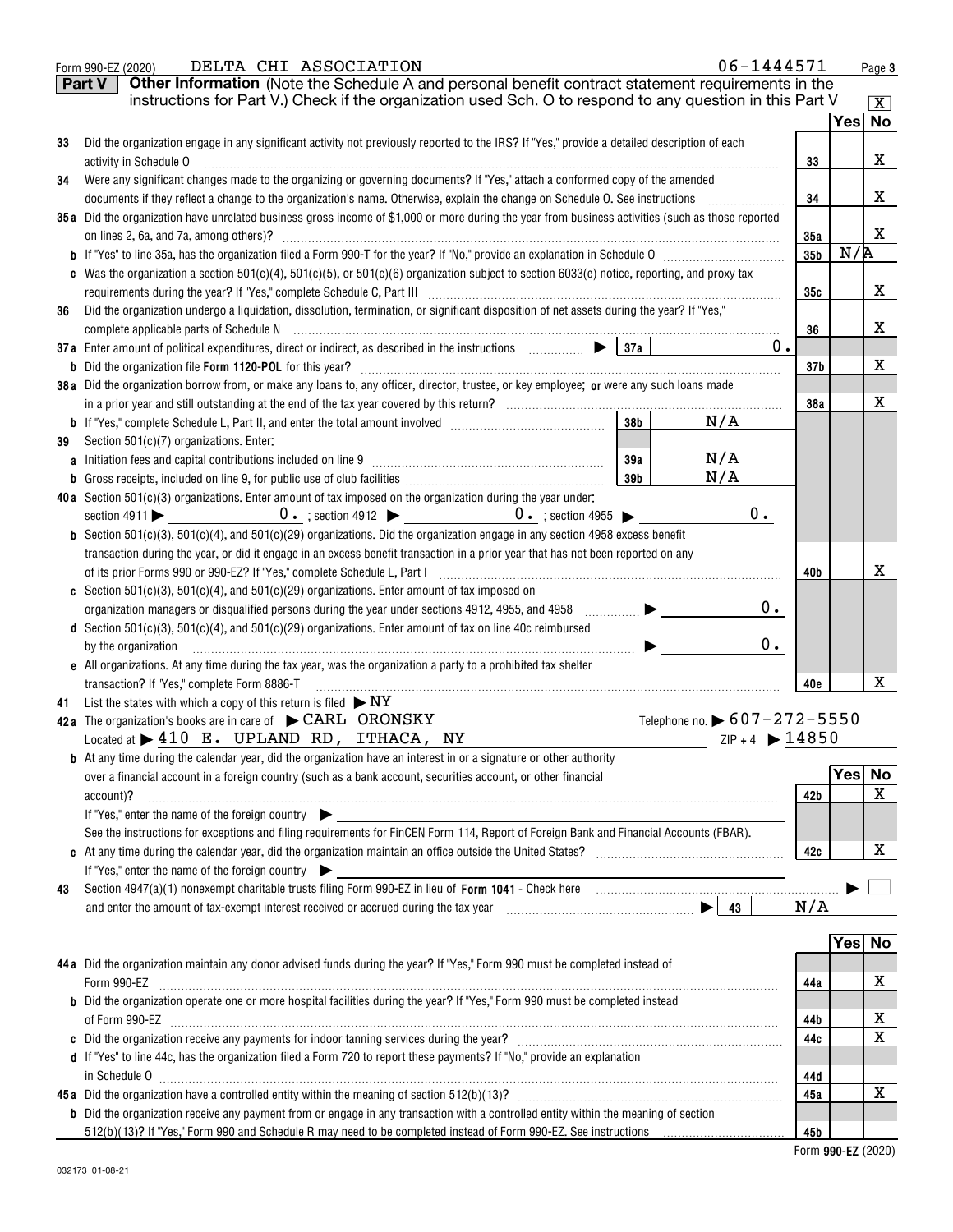| Form 990-EZ (2020) | DELTA CHI ASSOCIATION                                                                                                                                                                                             |                      |                     |      |                                       | 06-1444571                               |                    |                 | Page 4                  |
|--------------------|-------------------------------------------------------------------------------------------------------------------------------------------------------------------------------------------------------------------|----------------------|---------------------|------|---------------------------------------|------------------------------------------|--------------------|-----------------|-------------------------|
|                    |                                                                                                                                                                                                                   |                      |                     |      |                                       |                                          |                    |                 | Yes No                  |
| 46                 | Did the organization engage, directly or indirectly, in political campaign activities on behalf of or in opposition to candidates for public office?                                                              |                      |                     |      |                                       |                                          |                    |                 |                         |
|                    | If "Yes," complete Schedule C, Part I                                                                                                                                                                             |                      |                     |      |                                       |                                          | 46                 |                 | X                       |
| <b>Part VI</b>     | Section 501(c)(3) Organizations Only                                                                                                                                                                              |                      |                     |      |                                       |                                          |                    |                 |                         |
|                    | All section 501(c)(3) organizations must answer questions 47-49b and 52, and complete the tables for lines 50 and 51.                                                                                             |                      |                     |      |                                       |                                          |                    |                 |                         |
|                    |                                                                                                                                                                                                                   |                      |                     |      |                                       |                                          |                    |                 |                         |
|                    |                                                                                                                                                                                                                   |                      |                     |      |                                       |                                          |                    | Yes             | <b>No</b>               |
|                    | Did the organization engage in lobbying activities or have a section 501(h) election in effect during the tax year? If "Yes," complete Sch. C, Part II                                                            |                      |                     |      |                                       |                                          | 47                 |                 | $\mathbf X$             |
| 47                 |                                                                                                                                                                                                                   |                      |                     |      |                                       |                                          |                    |                 | $\overline{\textbf{X}}$ |
| 48                 |                                                                                                                                                                                                                   |                      |                     |      |                                       |                                          | 48                 |                 | $\overline{\mathbf{X}}$ |
|                    | 49a Did the organization make any transfers to an exempt non-charitable related organization?<br>2010 marrows material communication material material material material material material material material m    |                      |                     |      |                                       |                                          | 49a                |                 |                         |
|                    |                                                                                                                                                                                                                   |                      |                     |      |                                       |                                          | 49b                |                 |                         |
| 50                 | Complete this table for the organization's five highest compensated employees (other than officers, directors, trustees, and key employees) who each received more                                                |                      |                     |      |                                       |                                          |                    |                 |                         |
|                    | than \$100,000 of compensation from the organization. If there is none, enter "None."                                                                                                                             |                      |                     |      |                                       |                                          |                    |                 |                         |
|                    | (a) Name and title of each employee                                                                                                                                                                               |                      | (b) Average hours   |      | (C) Reportable<br>compensation (Forms | (d) Health benefits,<br>contributions to |                    | (e) Estimated   |                         |
|                    |                                                                                                                                                                                                                   |                      | per week devoted to |      | W-2/1099-MISC)                        | employee benefit<br>plans, and deferred  |                    | amount of other |                         |
|                    |                                                                                                                                                                                                                   | NONE                 | position            |      |                                       | compensation                             |                    | compensation    |                         |
|                    |                                                                                                                                                                                                                   |                      |                     |      |                                       |                                          |                    |                 |                         |
|                    |                                                                                                                                                                                                                   |                      |                     |      |                                       |                                          |                    |                 |                         |
|                    |                                                                                                                                                                                                                   |                      |                     |      |                                       |                                          |                    |                 |                         |
|                    |                                                                                                                                                                                                                   |                      |                     |      |                                       |                                          |                    |                 |                         |
|                    |                                                                                                                                                                                                                   |                      |                     |      |                                       |                                          |                    |                 |                         |
|                    |                                                                                                                                                                                                                   |                      |                     |      |                                       |                                          |                    |                 |                         |
|                    |                                                                                                                                                                                                                   |                      |                     |      |                                       |                                          |                    |                 |                         |
|                    |                                                                                                                                                                                                                   |                      |                     |      |                                       |                                          |                    |                 |                         |
|                    |                                                                                                                                                                                                                   |                      |                     |      |                                       |                                          |                    |                 |                         |
|                    |                                                                                                                                                                                                                   |                      |                     |      |                                       |                                          |                    |                 |                         |
|                    |                                                                                                                                                                                                                   |                      |                     |      |                                       |                                          |                    |                 |                         |
|                    | Total number of other employees paid over \$100,000<br>Complete this table for the organization's five highest compensated independent contractors who each received more than \$100,000 of compensation from the |                      |                     |      |                                       |                                          |                    |                 |                         |
| 51                 |                                                                                                                                                                                                                   | NONE                 |                     |      |                                       |                                          |                    |                 |                         |
|                    | organization. If there is none, enter "None."                                                                                                                                                                     |                      |                     |      |                                       |                                          |                    |                 |                         |
|                    | (a) Name and business address of each independent contractor                                                                                                                                                      |                      |                     |      | (b) Type of service                   |                                          | (c) Compensation   |                 |                         |
|                    |                                                                                                                                                                                                                   |                      |                     |      |                                       |                                          |                    |                 |                         |
|                    |                                                                                                                                                                                                                   |                      |                     |      |                                       |                                          |                    |                 |                         |
|                    |                                                                                                                                                                                                                   |                      |                     |      |                                       |                                          |                    |                 |                         |
|                    |                                                                                                                                                                                                                   |                      |                     |      |                                       |                                          |                    |                 |                         |
|                    |                                                                                                                                                                                                                   |                      |                     |      |                                       |                                          |                    |                 |                         |
|                    |                                                                                                                                                                                                                   |                      |                     |      |                                       |                                          |                    |                 |                         |
|                    |                                                                                                                                                                                                                   |                      |                     |      |                                       |                                          |                    |                 |                         |
|                    |                                                                                                                                                                                                                   |                      |                     |      |                                       |                                          |                    |                 |                         |
|                    |                                                                                                                                                                                                                   |                      |                     |      |                                       |                                          |                    |                 |                         |
|                    |                                                                                                                                                                                                                   |                      |                     |      |                                       |                                          |                    |                 |                         |
|                    | d Total number of other independent contractors each receiving over \$100,000                                                                                                                                     |                      |                     |      |                                       |                                          |                    |                 |                         |
| 52                 | Did the organization complete Schedule A? Note: All section 501(c)(3) organizations must attach a                                                                                                                 |                      |                     |      |                                       |                                          |                    |                 |                         |
|                    | completed Schedule A                                                                                                                                                                                              |                      |                     |      |                                       |                                          | $\overline{X}$ Yes |                 | No                      |
|                    | Under penalties of perjury, I declare that I have examined this return, including accompanying schedules and statements, and to the best of my knowledge and belief, it is                                        |                      |                     |      |                                       |                                          |                    |                 |                         |
|                    |                                                                                                                                                                                                                   |                      |                     |      |                                       |                                          |                    |                 |                         |
|                    | true, correct, and complete. Declaration of preparer (other than officer) is based on all information of which preparer has any knowledge.                                                                        |                      |                     |      |                                       |                                          |                    |                 |                         |
| Sign               | Signature of officer                                                                                                                                                                                              |                      |                     |      |                                       | Date                                     |                    |                 |                         |
| <b>Here</b>        |                                                                                                                                                                                                                   |                      |                     |      |                                       |                                          |                    |                 |                         |
|                    | CARL ORONSKY,<br>Type or print name and title                                                                                                                                                                     | TREASURER            |                     |      |                                       |                                          |                    |                 |                         |
|                    |                                                                                                                                                                                                                   |                      |                     |      |                                       |                                          |                    |                 |                         |
|                    | Print/Type preparer's name                                                                                                                                                                                        | Preparer's signature |                     | Date | Check                                 | if<br>PTIN                               |                    |                 |                         |
| Paid               |                                                                                                                                                                                                                   |                      |                     |      | self-employed                         |                                          |                    |                 |                         |
| Preparer           | KASSANDRA K. SINN                                                                                                                                                                                                 | KASSANDRA K. SINN    |                     |      |                                       | P01987861                                |                    |                 |                         |
| <b>Use Only</b>    | Firm's name > SCIARABBA WALKER & CO.,                                                                                                                                                                             |                      | LLP                 |      |                                       | Firm's EIN ▶ 16-1071694                  |                    |                 |                         |
|                    | Firm's address > 410 EAST UPLAND ROAD                                                                                                                                                                             |                      |                     |      | Phone no.                             | $607 - 272 - 5550$                       |                    |                 |                         |
|                    |                                                                                                                                                                                                                   | ITHACA, NY 14850     |                     |      |                                       |                                          |                    |                 |                         |
|                    | May the IRS discuss this return with the preparer shown above? See instructions                                                                                                                                   |                      |                     |      |                                       |                                          | $\overline{X}$ Yes |                 | No                      |

**<sup>990-</sup>EZ**  Form (2020)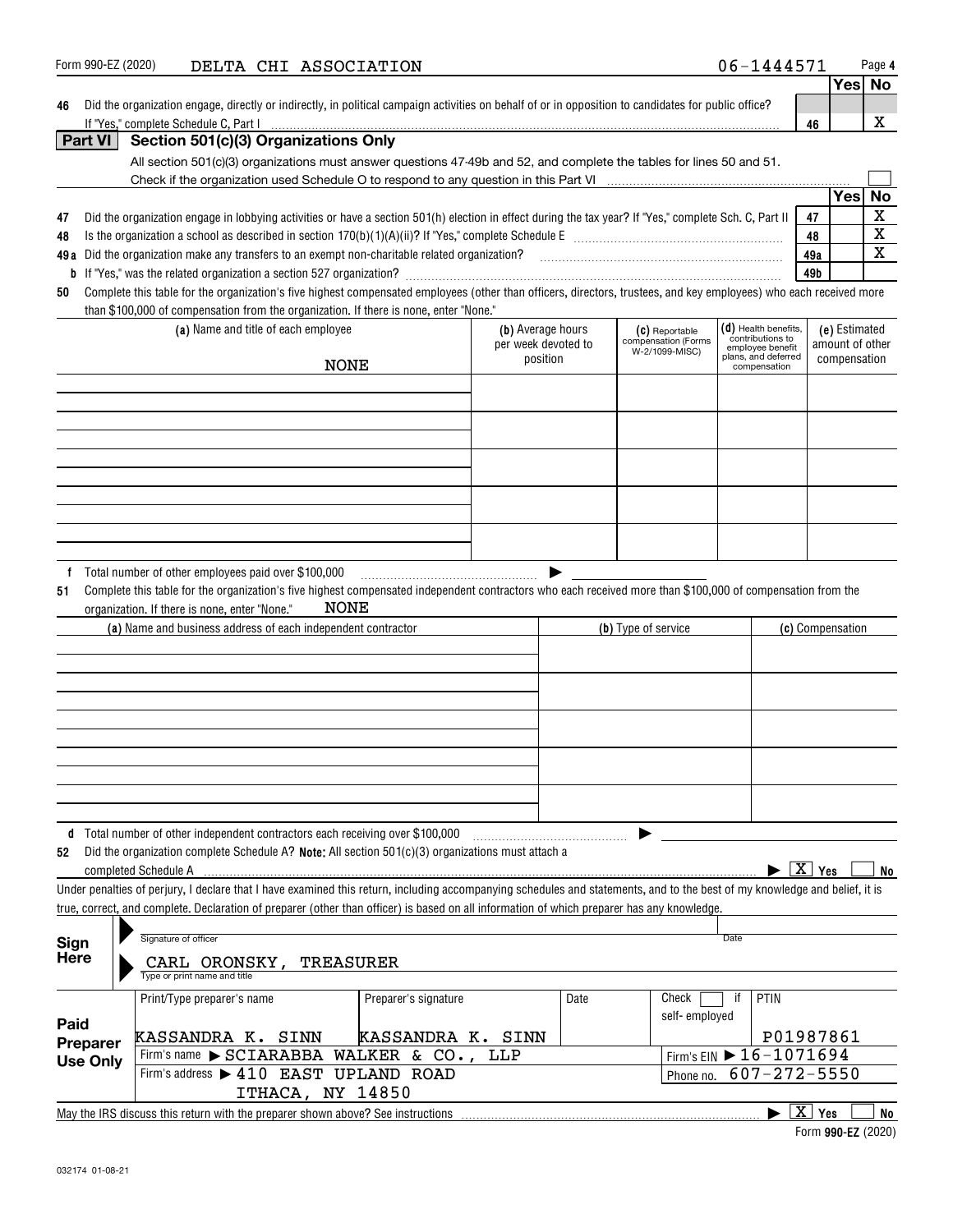| <b>SCHEDULE A</b> |
|-------------------|
|-------------------|

Department of the Treasury Internal Revenue Service

|  |  |  | (Form 990 or 990-EZ) |
|--|--|--|----------------------|
|--|--|--|----------------------|

# **Public Charity Status and Public Support**

**Complete if the organization is a section 501(c)(3) organization or a section 4947(a)(1) nonexempt charitable trust.**

**| Attach to Form 990 or Form 990-EZ.** 

**| Go to www.irs.gov/Form990 for instructions and the latest information.**

| OMB No. 1545-0047                   |
|-------------------------------------|
| 020                                 |
| <b>Open to Public</b><br>Inspection |

|  | Name of the organization |
|--|--------------------------|
|--|--------------------------|

|              | Name of the organization                                                                                                                                   |                       |                            |                                    |    |                            | <b>Employer identification number</b> |
|--------------|------------------------------------------------------------------------------------------------------------------------------------------------------------|-----------------------|----------------------------|------------------------------------|----|----------------------------|---------------------------------------|
|              |                                                                                                                                                            | DELTA CHI ASSOCIATION |                            |                                    |    |                            | 06-1444571                            |
| Part I       | Reason for Public Charity Status. (All organizations must complete this part.) See instructions.                                                           |                       |                            |                                    |    |                            |                                       |
|              | The organization is not a private foundation because it is: (For lines 1 through 12, check only one box.)                                                  |                       |                            |                                    |    |                            |                                       |
| 1            | A church, convention of churches, or association of churches described in section 170(b)(1)(A)(i).                                                         |                       |                            |                                    |    |                            |                                       |
| 2            | A school described in section 170(b)(1)(A)(ii). (Attach Schedule E (Form 990 or 990-EZ).)                                                                  |                       |                            |                                    |    |                            |                                       |
| 3            | A hospital or a cooperative hospital service organization described in section 170(b)(1)(A)(iii).                                                          |                       |                            |                                    |    |                            |                                       |
| 4            | A medical research organization operated in conjunction with a hospital described in section 170(b)(1)(A)(iii). Enter the hospital's name,                 |                       |                            |                                    |    |                            |                                       |
|              | city, and state:                                                                                                                                           |                       |                            |                                    |    |                            |                                       |
| 5            | An organization operated for the benefit of a college or university owned or operated by a governmental unit described in                                  |                       |                            |                                    |    |                            |                                       |
|              | section 170(b)(1)(A)(iv). (Complete Part II.)                                                                                                              |                       |                            |                                    |    |                            |                                       |
| 6            | A federal, state, or local government or governmental unit described in section 170(b)(1)(A)(v).                                                           |                       |                            |                                    |    |                            |                                       |
|              | $7 \overline{X}$ An organization that normally receives a substantial part of its support from a governmental unit or from the general public described in |                       |                            |                                    |    |                            |                                       |
|              | section 170(b)(1)(A)(vi). (Complete Part II.)                                                                                                              |                       |                            |                                    |    |                            |                                       |
| 8            | A community trust described in section 170(b)(1)(A)(vi). (Complete Part II.)                                                                               |                       |                            |                                    |    |                            |                                       |
| 9            | An agricultural research organization described in section 170(b)(1)(A)(ix) operated in conjunction with a land-grant college                              |                       |                            |                                    |    |                            |                                       |
|              | or university or a non-land-grant college of agriculture (see instructions). Enter the name, city, and state of the college or                             |                       |                            |                                    |    |                            |                                       |
|              | university:                                                                                                                                                |                       |                            |                                    |    |                            |                                       |
| 10           | An organization that normally receives (1) more than 33 1/3% of its support from contributions, membership fees, and gross receipts from                   |                       |                            |                                    |    |                            |                                       |
|              | activities related to its exempt functions, subject to certain exceptions; and (2) no more than 33 1/3% of its support from gross investment               |                       |                            |                                    |    |                            |                                       |
|              | income and unrelated business taxable income (less section 511 tax) from businesses acquired by the organization after June 30, 1975.                      |                       |                            |                                    |    |                            |                                       |
|              | See section 509(a)(2). (Complete Part III.)                                                                                                                |                       |                            |                                    |    |                            |                                       |
| 11           | An organization organized and operated exclusively to test for public safety. See section 509(a)(4).                                                       |                       |                            |                                    |    |                            |                                       |
| 12           | An organization organized and operated exclusively for the benefit of, to perform the functions of, or to carry out the purposes of one or                 |                       |                            |                                    |    |                            |                                       |
|              | more publicly supported organizations described in section 509(a)(1) or section 509(a)(2). See section 509(a)(3). Check the box in                         |                       |                            |                                    |    |                            |                                       |
|              | lines 12a through 12d that describes the type of supporting organization and complete lines 12e, 12f, and 12g.                                             |                       |                            |                                    |    |                            |                                       |
| а            | Type I. A supporting organization operated, supervised, or controlled by its supported organization(s), typically by giving                                |                       |                            |                                    |    |                            |                                       |
|              | the supported organization(s) the power to regularly appoint or elect a majority of the directors or trustees of the supporting                            |                       |                            |                                    |    |                            |                                       |
|              | organization. You must complete Part IV, Sections A and B.                                                                                                 |                       |                            |                                    |    |                            |                                       |
| b            | Type II. A supporting organization supervised or controlled in connection with its supported organization(s), by having                                    |                       |                            |                                    |    |                            |                                       |
|              | control or management of the supporting organization vested in the same persons that control or manage the supported                                       |                       |                            |                                    |    |                            |                                       |
|              | organization(s). You must complete Part IV, Sections A and C.                                                                                              |                       |                            |                                    |    |                            |                                       |
| с            | Type III functionally integrated. A supporting organization operated in connection with, and functionally integrated with,                                 |                       |                            |                                    |    |                            |                                       |
|              | its supported organization(s) (see instructions). You must complete Part IV, Sections A, D, and E.                                                         |                       |                            |                                    |    |                            |                                       |
| d            | Type III non-functionally integrated. A supporting organization operated in connection with its supported organization(s)                                  |                       |                            |                                    |    |                            |                                       |
|              | that is not functionally integrated. The organization generally must satisfy a distribution requirement and an attentiveness                               |                       |                            |                                    |    |                            |                                       |
|              | requirement (see instructions). You must complete Part IV, Sections A and D, and Part V.                                                                   |                       |                            |                                    |    |                            |                                       |
|              | Check this box if the organization received a written determination from the IRS that it is a Type I, Type II, Type III                                    |                       |                            |                                    |    |                            |                                       |
|              | functionally integrated, or Type III non-functionally integrated supporting organization.                                                                  |                       |                            |                                    |    |                            |                                       |
|              | f Enter the number of supported organizations                                                                                                              |                       |                            |                                    |    |                            |                                       |
|              | g Provide the following information about the supported organization(s).<br>(i) Name of supported                                                          | (ii) EIN              | (iii) Type of organization | (iv) Is the organization listed    |    | (v) Amount of monetary     | (vi) Amount of other                  |
|              | organization                                                                                                                                               |                       | (described on lines 1-10   | in your governing document?<br>Yes | No | support (see instructions) | support (see instructions)            |
|              |                                                                                                                                                            |                       | above (see instructions))  |                                    |    |                            |                                       |
|              |                                                                                                                                                            |                       |                            |                                    |    |                            |                                       |
|              |                                                                                                                                                            |                       |                            |                                    |    |                            |                                       |
|              |                                                                                                                                                            |                       |                            |                                    |    |                            |                                       |
|              |                                                                                                                                                            |                       |                            |                                    |    |                            |                                       |
|              |                                                                                                                                                            |                       |                            |                                    |    |                            |                                       |
|              |                                                                                                                                                            |                       |                            |                                    |    |                            |                                       |
|              |                                                                                                                                                            |                       |                            |                                    |    |                            |                                       |
|              |                                                                                                                                                            |                       |                            |                                    |    |                            |                                       |
|              |                                                                                                                                                            |                       |                            |                                    |    |                            |                                       |
| <b>Total</b> |                                                                                                                                                            |                       |                            |                                    |    |                            |                                       |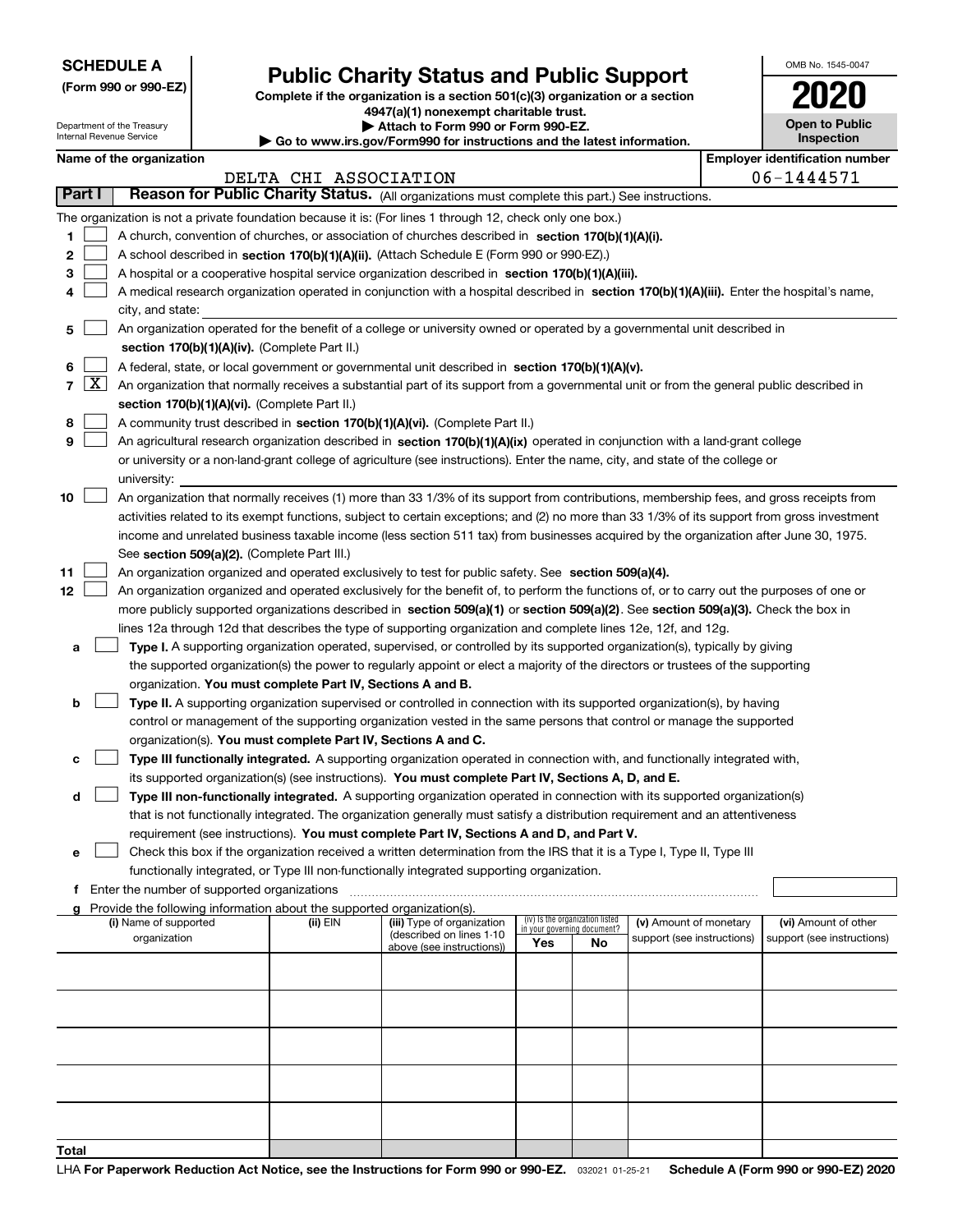### Schedule A (Form 990 or 990-EZ) 2020 Page DELTA CHI ASSOCIATION 06-1444571

**2**

(Complete only if you checked the box on line 5, 7, or 8 of Part I or if the organization failed to qualify under Part III. If the organization fails to qualify under the tests listed below, please complete Part III.) **Part II Support Schedule for Organizations Described in Sections 170(b)(1)(A)(iv) and 170(b)(1)(A)(vi)**

| <b>Section A. Public Support</b>                                                                                                               |            |          |                       |                        |                       |                                          |
|------------------------------------------------------------------------------------------------------------------------------------------------|------------|----------|-----------------------|------------------------|-----------------------|------------------------------------------|
| Calendar year (or fiscal year beginning in) $\blacktriangleright$                                                                              | (a) 2016   | (b) 2017 | $(c)$ 2018            | $(d)$ 2019             | (e) 2020              | (f) Total                                |
| <b>1</b> Gifts, grants, contributions, and                                                                                                     |            |          |                       |                        |                       |                                          |
| membership fees received. (Do not                                                                                                              |            |          |                       |                        |                       |                                          |
| include any "unusual grants.")                                                                                                                 | 20, 265.   | 202,472. | 75,736.               | 56,861.                | 53,937.               | 409,271.                                 |
| 2 Tax revenues levied for the organ-                                                                                                           |            |          |                       |                        |                       |                                          |
| ization's benefit and either paid to                                                                                                           |            |          |                       |                        |                       |                                          |
| or expended on its behalf                                                                                                                      |            |          |                       |                        |                       |                                          |
| 3 The value of services or facilities                                                                                                          |            |          |                       |                        |                       |                                          |
| furnished by a governmental unit to                                                                                                            |            |          |                       |                        |                       |                                          |
| the organization without charge                                                                                                                |            |          |                       |                        |                       |                                          |
| 4 Total. Add lines 1 through 3                                                                                                                 | 20, 265.   | 202,472. | 75,736.               | 56,861.                | 53,937.               | 409,271.                                 |
| 5 The portion of total contributions                                                                                                           |            |          |                       |                        |                       |                                          |
| by each person (other than a                                                                                                                   |            |          |                       |                        |                       |                                          |
| governmental unit or publicly                                                                                                                  |            |          |                       |                        |                       |                                          |
| supported organization) included                                                                                                               |            |          |                       |                        |                       |                                          |
| on line 1 that exceeds 2% of the                                                                                                               |            |          |                       |                        |                       |                                          |
| amount shown on line 11,                                                                                                                       |            |          |                       |                        |                       |                                          |
| column (f)                                                                                                                                     |            |          |                       |                        |                       | 195,561.                                 |
| 6 Public support. Subtract line 5 from line 4.                                                                                                 |            |          |                       |                        |                       | 213,710.                                 |
| <b>Section B. Total Support</b>                                                                                                                |            |          |                       |                        |                       |                                          |
| Calendar year (or fiscal year beginning in)                                                                                                    | $(a)$ 2016 | (b) 2017 | $(c)$ 2018            | $(d)$ 2019             | (e) 2020              | (f) Total                                |
| <b>7</b> Amounts from line 4                                                                                                                   | 20,265.    | 202,472. | $\overline{75,736}$ . | $\overline{56, 861}$ . | $\overline{53,937}$ . | 409,271.                                 |
| 8 Gross income from interest,                                                                                                                  |            |          |                       |                        |                       |                                          |
| dividends, payments received on                                                                                                                |            |          |                       |                        |                       |                                          |
| securities loans, rents, royalties,                                                                                                            |            |          |                       |                        |                       |                                          |
| and income from similar sources                                                                                                                | 1,000.     | 469.     | 136.                  | 154.                   |                       | 1,759.                                   |
| 9 Net income from unrelated business                                                                                                           |            |          |                       |                        |                       |                                          |
| activities, whether or not the                                                                                                                 |            |          |                       |                        |                       |                                          |
| business is regularly carried on                                                                                                               |            |          |                       |                        |                       |                                          |
| 10 Other income. Do not include gain                                                                                                           |            |          |                       |                        |                       |                                          |
| or loss from the sale of capital                                                                                                               |            |          |                       |                        |                       |                                          |
| assets (Explain in Part VI.)                                                                                                                   |            |          |                       | 400.                   | 600.                  | 1,000.                                   |
| 11 Total support. Add lines 7 through 10                                                                                                       |            |          |                       |                        |                       | 412,030.                                 |
| <b>12</b> Gross receipts from related activities, etc. (see instructions)                                                                      |            |          |                       |                        | 12                    |                                          |
| 13 First 5 years. If the Form 990 is for the organization's first, second, third, fourth, or fifth tax year as a section 501(c)(3)             |            |          |                       |                        |                       |                                          |
| organization, check this box and <b>stop here</b> www.communication.communication.communication.communication.com                              |            |          |                       |                        |                       |                                          |
| <b>Section C. Computation of Public Support Percentage</b>                                                                                     |            |          |                       |                        |                       |                                          |
|                                                                                                                                                |            |          |                       |                        | 14                    | 51.87<br>%                               |
|                                                                                                                                                |            |          |                       |                        | 15                    | 50.73<br>%                               |
| 16a 33 1/3% support test - 2020. If the organization did not check the box on line 13, and line 14 is 33 1/3% or more, check this box and      |            |          |                       |                        |                       |                                          |
| stop here. The organization qualifies as a publicly supported organization                                                                     |            |          |                       |                        |                       | $\blacktriangleright$ $\boxed{\text{X}}$ |
| b 33 1/3% support test - 2019. If the organization did not check a box on line 13 or 16a, and line 15 is 33 1/3% or more, check this box       |            |          |                       |                        |                       |                                          |
| and stop here. The organization qualifies as a publicly supported organization                                                                 |            |          |                       |                        |                       |                                          |
| 17a 10% -facts-and-circumstances test - 2020. If the organization did not check a box on line 13, 16a, or 16b, and line 14 is 10% or more,     |            |          |                       |                        |                       |                                          |
| and if the organization meets the facts-and-circumstances test, check this box and stop here. Explain in Part VI how the organization          |            |          |                       |                        |                       |                                          |
| meets the facts-and-circumstances test. The organization qualifies as a publicly supported organization                                        |            |          |                       |                        |                       |                                          |
| <b>b 10% -facts-and-circumstances test - 2019.</b> If the organization did not check a box on line 13, 16a, 16b, or 17a, and line 15 is 10% or |            |          |                       |                        |                       |                                          |
| more, and if the organization meets the facts-and-circumstances test, check this box and stop here. Explain in Part VI how the                 |            |          |                       |                        |                       |                                          |
| organization meets the facts-and-circumstances test. The organization qualifies as a publicly supported organization                           |            |          |                       |                        |                       |                                          |
| 18 Private foundation. If the organization did not check a box on line 13, 16a, 16b, 17a, or 17b, check this box and see instructions          |            |          |                       |                        |                       |                                          |

**Schedule A (Form 990 or 990-EZ) 2020**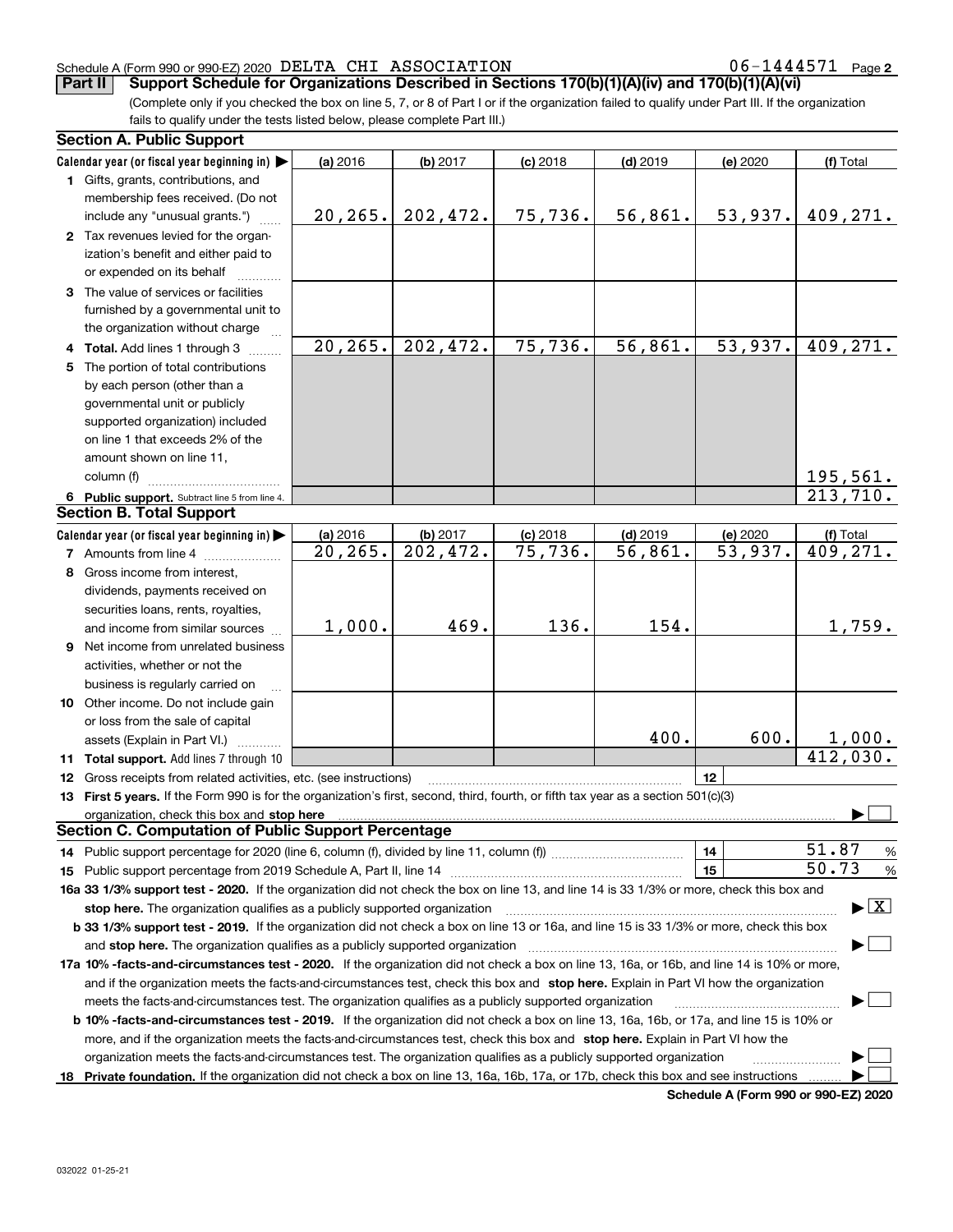## Schedule A (Form 990 or 990-EZ) 2020 Page DELTA CHI ASSOCIATION 06-1444571

# **Part III Support Schedule for Organizations Described in Section 509(a)(2)**

**3**

(Complete only if you checked the box on line 10 of Part I or if the organization failed to qualify under Part II. If the organization fails to qualify under the tests listed below, please complete Part II.)

|    | <b>Section A. Public Support</b>                                                                                                                                                                                               |          |          |            |            |          |             |
|----|--------------------------------------------------------------------------------------------------------------------------------------------------------------------------------------------------------------------------------|----------|----------|------------|------------|----------|-------------|
|    | Calendar year (or fiscal year beginning in) $\blacktriangleright$                                                                                                                                                              | (a) 2016 | (b) 2017 | $(c)$ 2018 | $(d)$ 2019 | (e) 2020 | (f) Total   |
|    | 1 Gifts, grants, contributions, and                                                                                                                                                                                            |          |          |            |            |          |             |
|    | membership fees received. (Do not                                                                                                                                                                                              |          |          |            |            |          |             |
|    | include any "unusual grants.")                                                                                                                                                                                                 |          |          |            |            |          |             |
|    | <b>2</b> Gross receipts from admissions,                                                                                                                                                                                       |          |          |            |            |          |             |
|    | merchandise sold or services per-                                                                                                                                                                                              |          |          |            |            |          |             |
|    | formed, or facilities furnished in                                                                                                                                                                                             |          |          |            |            |          |             |
|    | any activity that is related to the<br>organization's tax-exempt purpose                                                                                                                                                       |          |          |            |            |          |             |
|    | 3 Gross receipts from activities that                                                                                                                                                                                          |          |          |            |            |          |             |
|    | are not an unrelated trade or bus-                                                                                                                                                                                             |          |          |            |            |          |             |
|    | iness under section 513                                                                                                                                                                                                        |          |          |            |            |          |             |
|    | 4 Tax revenues levied for the organ-                                                                                                                                                                                           |          |          |            |            |          |             |
|    | ization's benefit and either paid to                                                                                                                                                                                           |          |          |            |            |          |             |
|    | or expended on its behalf<br>.                                                                                                                                                                                                 |          |          |            |            |          |             |
|    | 5 The value of services or facilities                                                                                                                                                                                          |          |          |            |            |          |             |
|    | furnished by a governmental unit to                                                                                                                                                                                            |          |          |            |            |          |             |
|    | the organization without charge                                                                                                                                                                                                |          |          |            |            |          |             |
|    | <b>6 Total.</b> Add lines 1 through 5                                                                                                                                                                                          |          |          |            |            |          |             |
|    | 7a Amounts included on lines 1, 2, and                                                                                                                                                                                         |          |          |            |            |          |             |
|    | 3 received from disqualified persons                                                                                                                                                                                           |          |          |            |            |          |             |
|    | <b>b</b> Amounts included on lines 2 and 3 received                                                                                                                                                                            |          |          |            |            |          |             |
|    | from other than disqualified persons that                                                                                                                                                                                      |          |          |            |            |          |             |
|    | exceed the greater of \$5,000 or 1% of the<br>amount on line 13 for the year                                                                                                                                                   |          |          |            |            |          |             |
|    | c Add lines 7a and 7b                                                                                                                                                                                                          |          |          |            |            |          |             |
|    | 8 Public support. (Subtract line 7c from line 6.)                                                                                                                                                                              |          |          |            |            |          |             |
|    | <b>Section B. Total Support</b>                                                                                                                                                                                                |          |          |            |            |          |             |
|    | Calendar year (or fiscal year beginning in)                                                                                                                                                                                    | (a) 2016 | (b) 2017 | $(c)$ 2018 | $(d)$ 2019 | (e) 2020 | (f) Total   |
|    | 9 Amounts from line 6                                                                                                                                                                                                          |          |          |            |            |          |             |
|    | <b>10a</b> Gross income from interest,                                                                                                                                                                                         |          |          |            |            |          |             |
|    | dividends, payments received on                                                                                                                                                                                                |          |          |            |            |          |             |
|    | securities loans, rents, royalties,<br>and income from similar sources                                                                                                                                                         |          |          |            |            |          |             |
|    | <b>b</b> Unrelated business taxable income                                                                                                                                                                                     |          |          |            |            |          |             |
|    | (less section 511 taxes) from businesses                                                                                                                                                                                       |          |          |            |            |          |             |
|    | acquired after June 30, 1975 [10001]                                                                                                                                                                                           |          |          |            |            |          |             |
|    | c Add lines 10a and 10b                                                                                                                                                                                                        |          |          |            |            |          |             |
|    | 11 Net income from unrelated business                                                                                                                                                                                          |          |          |            |            |          |             |
|    | activities not included in line 10b,                                                                                                                                                                                           |          |          |            |            |          |             |
|    | whether or not the business is<br>regularly carried on                                                                                                                                                                         |          |          |            |            |          |             |
|    | <b>12</b> Other income. Do not include gain                                                                                                                                                                                    |          |          |            |            |          |             |
|    | or loss from the sale of capital                                                                                                                                                                                               |          |          |            |            |          |             |
|    | assets (Explain in Part VI.)<br><b>13</b> Total support. (Add lines 9, 10c, 11, and 12.)                                                                                                                                       |          |          |            |            |          |             |
|    | 14 First 5 years. If the Form 990 is for the organization's first, second, third, fourth, or fifth tax year as a section 501(c)(3) organization,                                                                               |          |          |            |            |          |             |
|    | check this box and stop here manufactured and control the state of the state of the state of the state of the state of the state of the state of the state of the state of the state of the state of the state of the state of |          |          |            |            |          |             |
|    | <b>Section C. Computation of Public Support Percentage</b>                                                                                                                                                                     |          |          |            |            |          |             |
|    | 15 Public support percentage for 2020 (line 8, column (f), divided by line 13, column (f))                                                                                                                                     |          |          |            |            | 15       | %           |
|    | 16 Public support percentage from 2019 Schedule A, Part III, line 15                                                                                                                                                           |          |          |            |            | 16       | %           |
|    | <b>Section D. Computation of Investment Income Percentage</b>                                                                                                                                                                  |          |          |            |            |          |             |
|    | 17 Investment income percentage for 2020 (line 10c, column (f), divided by line 13, column (f))                                                                                                                                |          |          |            |            | 17       | %           |
|    | <b>18</b> Investment income percentage from <b>2019</b> Schedule A, Part III, line 17                                                                                                                                          |          |          |            |            | 18       | %           |
|    | 19a 33 1/3% support tests - 2020. If the organization did not check the box on line 14, and line 15 is more than 33 1/3%, and line 17 is not                                                                                   |          |          |            |            |          |             |
|    | more than 33 1/3%, check this box and stop here. The organization qualifies as a publicly supported organization                                                                                                               |          |          |            |            |          | $\sim$<br>▶ |
|    | b 33 1/3% support tests - 2019. If the organization did not check a box on line 14 or line 19a, and line 16 is more than 33 1/3%, and                                                                                          |          |          |            |            |          |             |
|    | line 18 is not more than 33 1/3%, check this box and stop here. The organization qualifies as a publicly supported organization                                                                                                |          |          |            |            |          |             |
| 20 |                                                                                                                                                                                                                                |          |          |            |            |          |             |
|    |                                                                                                                                                                                                                                |          |          |            |            |          |             |

**Schedule A (Form 990 or 990-EZ) 2020**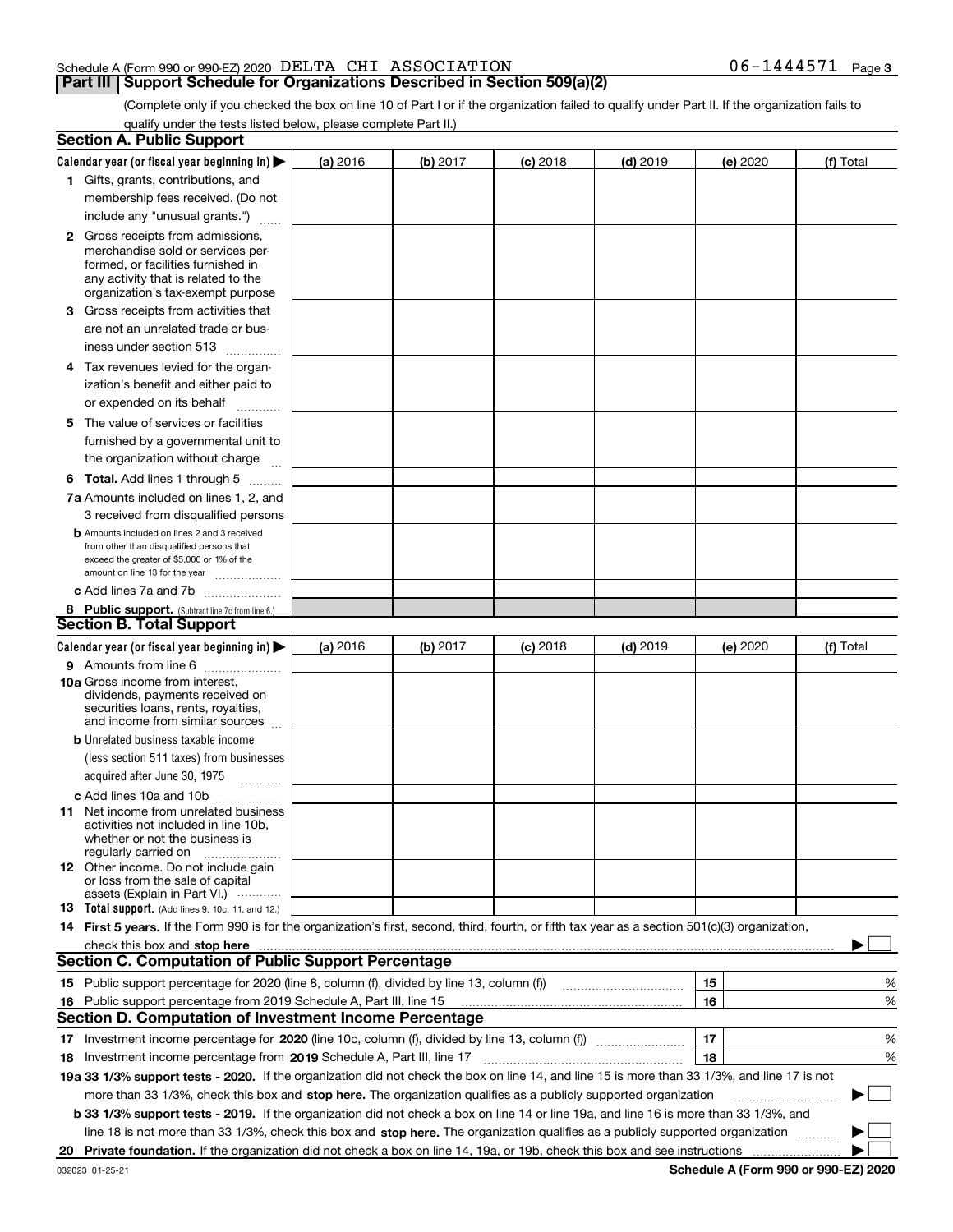**1**

**YesNo**

# **Part IV Supporting Organizations**

(Complete only if you checked a box in line 12 on Part I. If you checked box 12a, Part I, complete Sections A and B. If you checked box 12b, Part I, complete Sections A and C. If you checked box 12c, Part I, complete Sections A, D, and E. If you checked box 12d, Part I, complete Sections A and D, and complete Part V.)

# **Section A. All Supporting Organizations**

- **1** Are all of the organization's supported organizations listed by name in the organization's governing documents? If "No," describe in **Part VI** how the supported organizations are designated. If designated by *class or purpose, describe the designation. If historic and continuing relationship, explain.*
- **2** Did the organization have any supported organization that does not have an IRS determination of status under section 509(a)(1) or (2)? If "Yes," explain in Part VI how the organization determined that the supported *organization was described in section 509(a)(1) or (2).*
- **3a** Did the organization have a supported organization described in section 501(c)(4), (5), or (6)? If "Yes," answer *lines 3b and 3c below.*
- **b** Did the organization confirm that each supported organization qualified under section 501(c)(4), (5), or (6) and satisfied the public support tests under section 509(a)(2)? If "Yes," describe in **Part VI** when and how the *organization made the determination.*
- **c**Did the organization ensure that all support to such organizations was used exclusively for section 170(c)(2)(B) purposes? If "Yes," explain in **Part VI** what controls the organization put in place to ensure such use.
- **4a***If* Was any supported organization not organized in the United States ("foreign supported organization")? *"Yes," and if you checked box 12a or 12b in Part I, answer lines 4b and 4c below.*
- **b** Did the organization have ultimate control and discretion in deciding whether to make grants to the foreign supported organization? If "Yes," describe in **Part VI** how the organization had such control and discretion *despite being controlled or supervised by or in connection with its supported organizations.*
- **c** Did the organization support any foreign supported organization that does not have an IRS determination under sections 501(c)(3) and 509(a)(1) or (2)? If "Yes," explain in **Part VI** what controls the organization used *to ensure that all support to the foreign supported organization was used exclusively for section 170(c)(2)(B) purposes.*
- **5a***If "Yes,"* Did the organization add, substitute, or remove any supported organizations during the tax year? answer lines 5b and 5c below (if applicable). Also, provide detail in **Part VI,** including (i) the names and EIN *numbers of the supported organizations added, substituted, or removed; (ii) the reasons for each such action; (iii) the authority under the organization's organizing document authorizing such action; and (iv) how the action was accomplished (such as by amendment to the organizing document).*
- **b** Type I or Type II only. Was any added or substituted supported organization part of a class already designated in the organization's organizing document?
- **cSubstitutions only.**  Was the substitution the result of an event beyond the organization's control?
- **6** Did the organization provide support (whether in the form of grants or the provision of services or facilities) to **Part VI.** *If "Yes," provide detail in* support or benefit one or more of the filing organization's supported organizations? anyone other than (i) its supported organizations, (ii) individuals that are part of the charitable class benefited by one or more of its supported organizations, or (iii) other supporting organizations that also
- **7**Did the organization provide a grant, loan, compensation, or other similar payment to a substantial contributor *If "Yes," complete Part I of Schedule L (Form 990 or 990-EZ).* regard to a substantial contributor? (as defined in section 4958(c)(3)(C)), a family member of a substantial contributor, or a 35% controlled entity with
- **8** Did the organization make a loan to a disqualified person (as defined in section 4958) not described in line 7? *If "Yes," complete Part I of Schedule L (Form 990 or 990-EZ).*
- **9a** Was the organization controlled directly or indirectly at any time during the tax year by one or more in section 509(a)(1) or (2))? If "Yes," *provide detail in* <code>Part VI.</code> disqualified persons, as defined in section 4946 (other than foundation managers and organizations described
- **b** Did one or more disqualified persons (as defined in line 9a) hold a controlling interest in any entity in which the supporting organization had an interest? If "Yes," provide detail in P**art VI**.
- **c**Did a disqualified person (as defined in line 9a) have an ownership interest in, or derive any personal benefit from, assets in which the supporting organization also had an interest? If "Yes," provide detail in P**art VI.**
- **10a** Was the organization subject to the excess business holdings rules of section 4943 because of section supporting organizations)? If "Yes," answer line 10b below. 4943(f) (regarding certain Type II supporting organizations, and all Type III non-functionally integrated
- **b** Did the organization have any excess business holdings in the tax year? (Use Schedule C, Form 4720, to *determine whether the organization had excess business holdings.)*

**10b**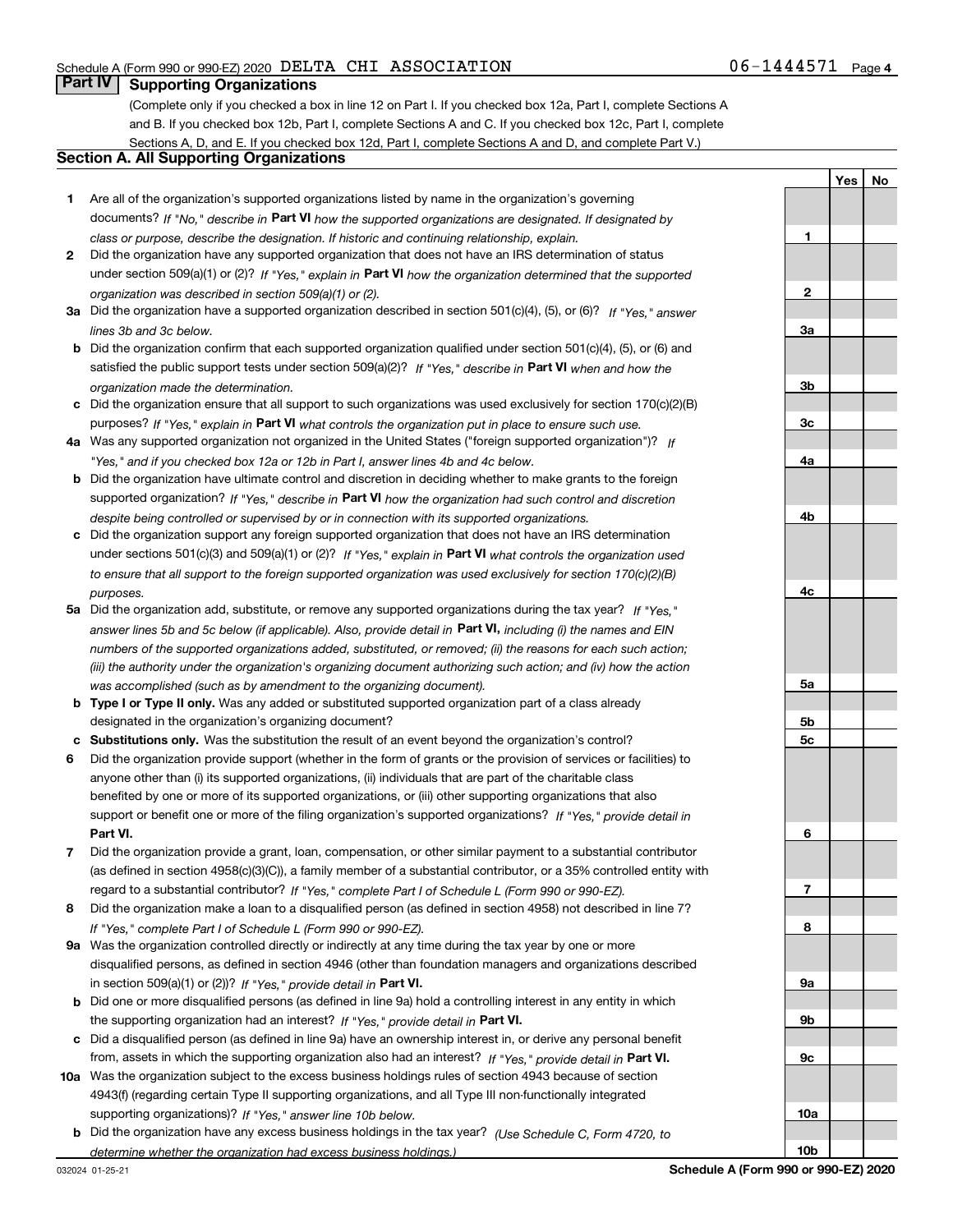|              | <b>Supporting Organizations (continued)</b><br>Part IV                                                                                                                                                                                                   |                 |            |    |
|--------------|----------------------------------------------------------------------------------------------------------------------------------------------------------------------------------------------------------------------------------------------------------|-----------------|------------|----|
|              |                                                                                                                                                                                                                                                          |                 | Yes        | No |
| 11           | Has the organization accepted a gift or contribution from any of the following persons?                                                                                                                                                                  |                 |            |    |
|              | a A person who directly or indirectly controls, either alone or together with persons described in lines 11b and                                                                                                                                         |                 |            |    |
|              | 11c below, the governing body of a supported organization?                                                                                                                                                                                               | 11a             |            |    |
|              | <b>b</b> A family member of a person described in line 11a above?                                                                                                                                                                                        | 11 <sub>b</sub> |            |    |
|              | c A 35% controlled entity of a person described in line 11a or 11b above? If "Yes" to line 11a, 11b, or 11c, provide                                                                                                                                     |                 |            |    |
|              | detail in Part VI.                                                                                                                                                                                                                                       | 11c             |            |    |
|              | <b>Section B. Type I Supporting Organizations</b>                                                                                                                                                                                                        |                 |            |    |
|              |                                                                                                                                                                                                                                                          |                 | <b>Yes</b> | No |
| 1            | Did the governing body, members of the governing body, officers acting in their official capacity, or membership of one or                                                                                                                               |                 |            |    |
|              | more supported organizations have the power to regularly appoint or elect at least a majority of the organization's officers,<br>directors, or trustees at all times during the tax year? If "No," describe in Part VI how the supported organization(s) |                 |            |    |
|              | effectively operated, supervised, or controlled the organization's activities. If the organization had more than one supported                                                                                                                           |                 |            |    |
|              | organization, describe how the powers to appoint and/or remove officers, directors, or trustees were allocated among the                                                                                                                                 |                 |            |    |
|              | supported organizations and what conditions or restrictions, if any, applied to such powers during the tax year.                                                                                                                                         | 1               |            |    |
| 2            | Did the organization operate for the benefit of any supported organization other than the supported                                                                                                                                                      |                 |            |    |
|              | organization(s) that operated, supervised, or controlled the supporting organization? If "Yes," explain in                                                                                                                                               |                 |            |    |
|              | Part VI how providing such benefit carried out the purposes of the supported organization(s) that operated,                                                                                                                                              |                 |            |    |
|              | supervised, or controlled the supporting organization.                                                                                                                                                                                                   | 2               |            |    |
|              | Section C. Type II Supporting Organizations                                                                                                                                                                                                              |                 |            |    |
|              |                                                                                                                                                                                                                                                          |                 | Yes        | No |
| 1.           | Were a majority of the organization's directors or trustees during the tax year also a majority of the directors                                                                                                                                         |                 |            |    |
|              | or trustees of each of the organization's supported organization(s)? If "No," describe in Part VI how control                                                                                                                                            |                 |            |    |
|              | or management of the supporting organization was vested in the same persons that controlled or managed                                                                                                                                                   |                 |            |    |
|              | the supported organization(s).<br><b>Section D. All Type III Supporting Organizations</b>                                                                                                                                                                | 1               |            |    |
|              |                                                                                                                                                                                                                                                          |                 |            |    |
|              |                                                                                                                                                                                                                                                          |                 | Yes        | No |
| 1.           | Did the organization provide to each of its supported organizations, by the last day of the fifth month of the                                                                                                                                           |                 |            |    |
|              | organization's tax year, (i) a written notice describing the type and amount of support provided during the prior tax                                                                                                                                    |                 |            |    |
|              | year, (ii) a copy of the Form 990 that was most recently filed as of the date of notification, and (iii) copies of the                                                                                                                                   |                 |            |    |
|              | organization's governing documents in effect on the date of notification, to the extent not previously provided?                                                                                                                                         | 1               |            |    |
| $\mathbf{2}$ | Were any of the organization's officers, directors, or trustees either (i) appointed or elected by the supported                                                                                                                                         |                 |            |    |
|              | organization(s) or (ii) serving on the governing body of a supported organization? If "No," explain in Part VI how                                                                                                                                       |                 |            |    |
|              | the organization maintained a close and continuous working relationship with the supported organization(s).                                                                                                                                              | 2               |            |    |
| 3            | By reason of the relationship described in line 2, above, did the organization's supported organizations have a                                                                                                                                          |                 |            |    |
|              | significant voice in the organization's investment policies and in directing the use of the organization's                                                                                                                                               |                 |            |    |
|              | income or assets at all times during the tax year? If "Yes," describe in Part VI the role the organization's                                                                                                                                             |                 |            |    |
|              | supported organizations played in this regard.                                                                                                                                                                                                           | 3               |            |    |
|              | Section E. Type III Functionally Integrated Supporting Organizations                                                                                                                                                                                     |                 |            |    |
| 1.           | Check the box next to the method that the organization used to satisfy the Integral Part Test during the year (see instructions).                                                                                                                        |                 |            |    |
| a            | The organization satisfied the Activities Test. Complete line 2 below.                                                                                                                                                                                   |                 |            |    |
| b            | The organization is the parent of each of its supported organizations. Complete line 3 below.                                                                                                                                                            |                 |            |    |
| c            | The organization supported a governmental entity. Describe in Part VI how you supported a governmental entity (see instructions)                                                                                                                         |                 |            |    |

- **2Answer lines 2a and 2b below. Yes No** Activities Test.
- **a** Did substantially all of the organization's activities during the tax year directly further the exempt purposes of **b** Did the activities described in line 2a, above, constitute activities that, but for the organization's involvement, the supported organization(s) to which the organization was responsive? If "Yes," then in **Part VI identify those supported organizations and explain**  *how these activities directly furthered their exempt purposes, how the organization was responsive to those supported organizations, and how the organization determined that these activities constituted substantially all of its activities.*
- **Part VI**  *the reasons for the organization's position that its supported organization(s) would have engaged in* one or more of the organization's supported organization(s) would have been engaged in? If "Yes," e*xplain in these activities but for the organization's involvement.*
- **3** Parent of Supported Organizations. Answer lines 3a and 3b below.
- **a** Did the organization have the power to regularly appoint or elect a majority of the officers, directors, or trustees of each of the supported organizations? If "Yes" or "No" provide details in **Part VI.**
- **b** Did the organization exercise a substantial degree of direction over the policies, programs, and activities of each of its supported organizations? If "Yes," describe in Part VI the role played by the organization in this regard.

**2a**

**2b**

**3a**

**3b**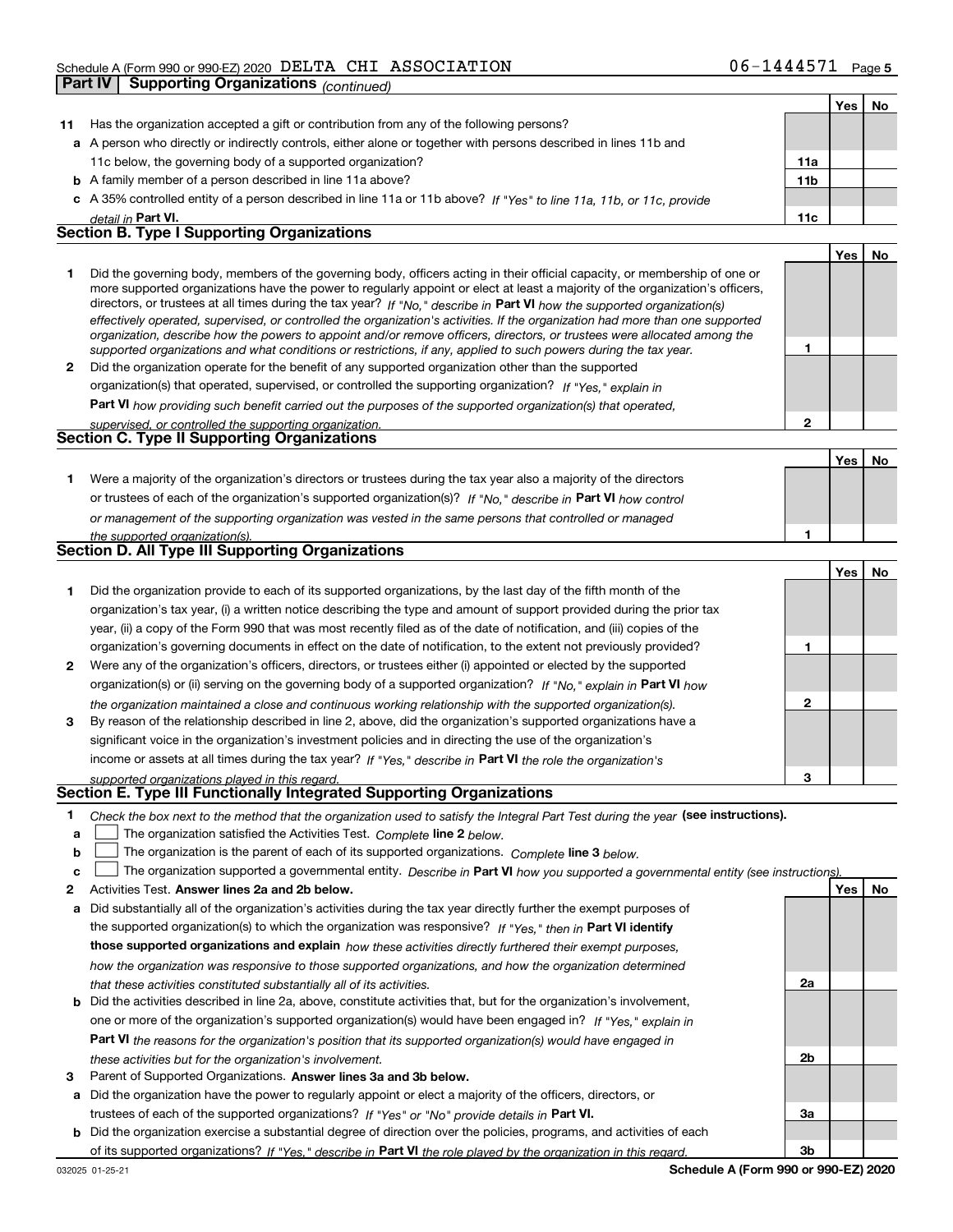#### Schedule A (Form 990 or 990-EZ) 2020 Page DELTA CHI ASSOCIATION 06-1444571**Part V Type III Non-Functionally Integrated 509(a)(3) Supporting Organizations**

1 Check here if the organization satisfied the Integral Part Test as a qualifying trust on Nov. 20, 1970 (explain in Part VI). See instructions. All other Type III non-functionally integrated supporting organizations must complete Sections A through E.

|                | Section A - Adjusted Net Income                                                                                                   |                | (A) Prior Year | (B) Current Year<br>(optional) |
|----------------|-----------------------------------------------------------------------------------------------------------------------------------|----------------|----------------|--------------------------------|
| 1              | Net short-term capital gain                                                                                                       | 1              |                |                                |
| $\mathbf{2}$   | Recoveries of prior-year distributions                                                                                            | $\overline{2}$ |                |                                |
| 3              | Other gross income (see instructions)                                                                                             | 3              |                |                                |
| 4              | Add lines 1 through 3.                                                                                                            | 4              |                |                                |
| 5              | Depreciation and depletion                                                                                                        | 5              |                |                                |
| 6              | Portion of operating expenses paid or incurred for production or                                                                  |                |                |                                |
|                | collection of gross income or for management, conservation, or                                                                    |                |                |                                |
|                | maintenance of property held for production of income (see instructions)                                                          | 6              |                |                                |
| 7              | Other expenses (see instructions)                                                                                                 | $\overline{7}$ |                |                                |
| 8              | Adjusted Net Income (subtract lines 5, 6, and 7 from line 4)                                                                      | 8              |                |                                |
|                | <b>Section B - Minimum Asset Amount</b>                                                                                           |                | (A) Prior Year | (B) Current Year<br>(optional) |
| 1              | Aggregate fair market value of all non-exempt-use assets (see                                                                     |                |                |                                |
|                | instructions for short tax year or assets held for part of year):                                                                 |                |                |                                |
|                | <b>a</b> Average monthly value of securities                                                                                      | 1a             |                |                                |
|                | <b>b</b> Average monthly cash balances                                                                                            | 1b             |                |                                |
|                | c Fair market value of other non-exempt-use assets                                                                                | 1c             |                |                                |
|                | <b>d</b> Total (add lines 1a, 1b, and 1c)                                                                                         | 1d             |                |                                |
|                | <b>e</b> Discount claimed for blockage or other factors                                                                           |                |                |                                |
|                | (explain in detail in <b>Part VI</b> ):                                                                                           |                |                |                                |
| 2              | Acquisition indebtedness applicable to non-exempt-use assets                                                                      | $\mathbf{2}$   |                |                                |
| 3              | Subtract line 2 from line 1d.                                                                                                     | 3              |                |                                |
| 4              | Cash deemed held for exempt use. Enter 0.015 of line 3 (for greater amount,                                                       |                |                |                                |
|                | see instructions).                                                                                                                | 4              |                |                                |
| 5              | Net value of non-exempt-use assets (subtract line 4 from line 3)                                                                  | 5              |                |                                |
| 6              | Multiply line 5 by 0.035.                                                                                                         | 6              |                |                                |
| 7              | Recoveries of prior-year distributions                                                                                            | 7              |                |                                |
| 8              | Minimum Asset Amount (add line 7 to line 6)                                                                                       | 8              |                |                                |
|                | <b>Section C - Distributable Amount</b>                                                                                           |                |                | <b>Current Year</b>            |
| 1              | Adjusted net income for prior year (from Section A, line 8, column A)                                                             | 1              |                |                                |
| $\mathbf{2}$   | Enter 0.85 of line 1.                                                                                                             | $\mathbf{2}$   |                |                                |
| 3              | Minimum asset amount for prior year (from Section B, line 8, column A)                                                            | 3              |                |                                |
| 4              | Enter greater of line 2 or line 3.                                                                                                | 4              |                |                                |
| 5              | Income tax imposed in prior year                                                                                                  | 5              |                |                                |
| 6              | <b>Distributable Amount.</b> Subtract line 5 from line 4, unless subject to                                                       |                |                |                                |
|                | emergency temporary reduction (see instructions).                                                                                 | 6              |                |                                |
| $\overline{7}$ | Check here if the current year is the organization's first as a non-functionally integrated Type III supporting organization (see |                |                |                                |

instructions).

**Schedule A (Form 990 or 990-EZ) 2020**

**1**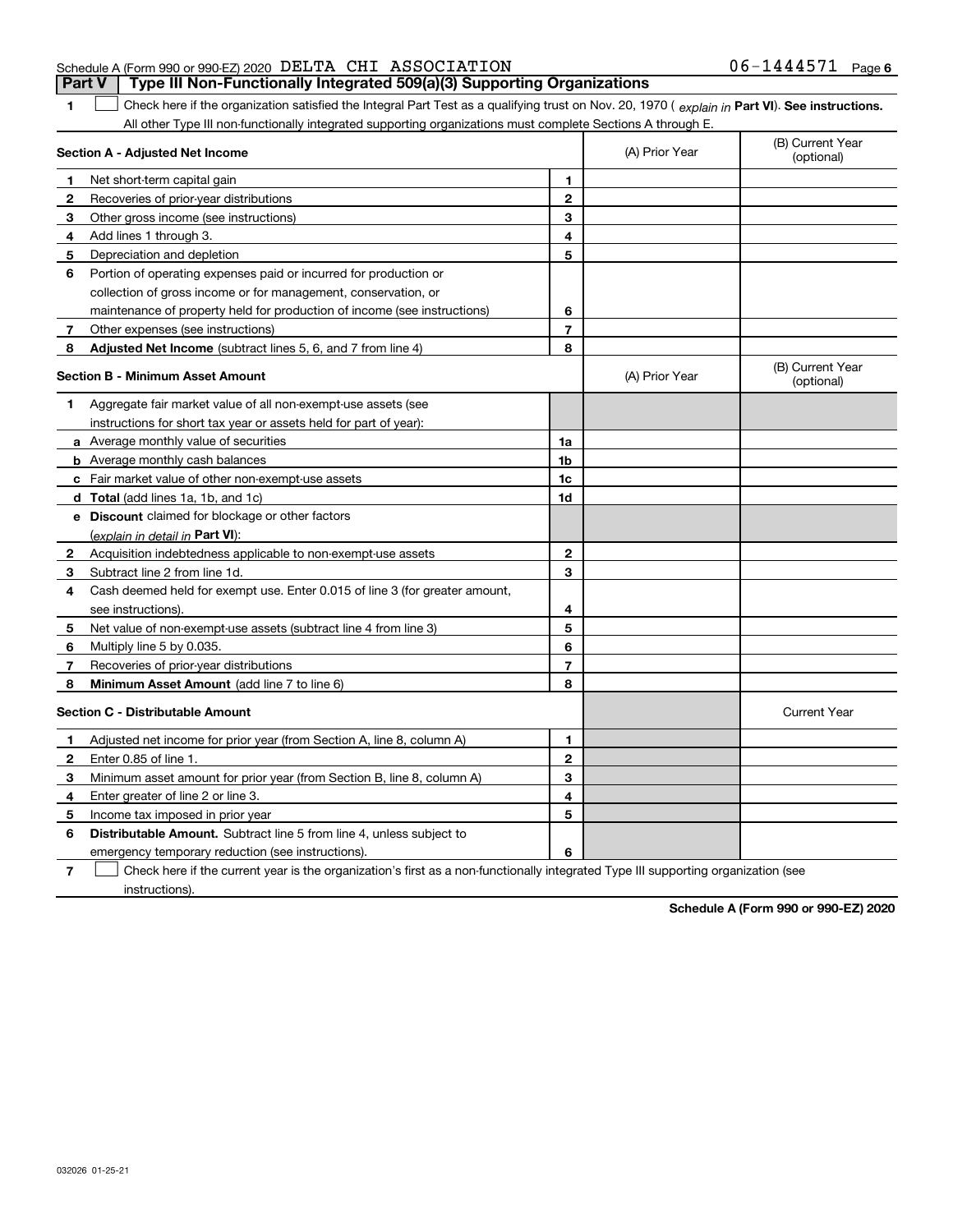#### Schedule A (Form 990 or 990-EZ) 2020 Page DELTA CHI ASSOCIATION 06-1444571

| <b>Part V</b> | Type III Non-Functionally Integrated 509(a)(3) Supporting Organizations                    |                                    | (continued)                                   |    |                                                  |
|---------------|--------------------------------------------------------------------------------------------|------------------------------------|-----------------------------------------------|----|--------------------------------------------------|
|               | <b>Section D - Distributions</b>                                                           |                                    |                                               |    | <b>Current Year</b>                              |
| 1             | Amounts paid to supported organizations to accomplish exempt purposes                      |                                    | 1                                             |    |                                                  |
| 2             | Amounts paid to perform activity that directly furthers exempt purposes of supported       |                                    |                                               |    |                                                  |
|               | organizations, in excess of income from activity                                           |                                    | $\mathbf{2}$                                  |    |                                                  |
| 3             | Administrative expenses paid to accomplish exempt purposes of supported organizations      |                                    | 3                                             |    |                                                  |
| 4             | Amounts paid to acquire exempt-use assets                                                  |                                    |                                               | 4  |                                                  |
| 5             | Qualified set-aside amounts (prior IRS approval required - provide details in Part VI)     |                                    |                                               | 5  |                                                  |
| 6             | Other distributions ( <i>describe in</i> Part VI). See instructions.                       |                                    |                                               | 6  |                                                  |
| 7             | Total annual distributions. Add lines 1 through 6.                                         |                                    |                                               | 7  |                                                  |
| 8             | Distributions to attentive supported organizations to which the organization is responsive |                                    |                                               |    |                                                  |
|               | (provide details in Part VI). See instructions.                                            |                                    |                                               | 8  |                                                  |
| 9             | Distributable amount for 2020 from Section C, line 6                                       |                                    |                                               | 9  |                                                  |
| 10            | Line 8 amount divided by line 9 amount                                                     |                                    |                                               | 10 |                                                  |
|               | <b>Section E - Distribution Allocations</b> (see instructions)                             | (i)<br><b>Excess Distributions</b> | (ii)<br><b>Underdistributions</b><br>Pre-2020 |    | (iii)<br><b>Distributable</b><br>Amount for 2020 |
| 1             | Distributable amount for 2020 from Section C, line 6                                       |                                    |                                               |    |                                                  |
| 2             | Underdistributions, if any, for years prior to 2020 (reason-                               |                                    |                                               |    |                                                  |
|               | able cause required - explain in Part VI). See instructions.                               |                                    |                                               |    |                                                  |
| 3             | Excess distributions carryover, if any, to 2020                                            |                                    |                                               |    |                                                  |
|               | a From 2015                                                                                |                                    |                                               |    |                                                  |
|               | <b>b</b> From 2016                                                                         |                                    |                                               |    |                                                  |
|               | $c$ From 2017                                                                              |                                    |                                               |    |                                                  |
|               | d From 2018                                                                                |                                    |                                               |    |                                                  |
|               | e From 2019                                                                                |                                    |                                               |    |                                                  |
|               | f Total of lines 3a through 3e                                                             |                                    |                                               |    |                                                  |
|               | g Applied to underdistributions of prior years                                             |                                    |                                               |    |                                                  |
|               | <b>h</b> Applied to 2020 distributable amount                                              |                                    |                                               |    |                                                  |
|               | Carryover from 2015 not applied (see instructions)                                         |                                    |                                               |    |                                                  |
|               | Remainder. Subtract lines 3g, 3h, and 3i from line 3f.                                     |                                    |                                               |    |                                                  |
| 4             | Distributions for 2020 from Section D,                                                     |                                    |                                               |    |                                                  |
|               | line $7:$                                                                                  |                                    |                                               |    |                                                  |
|               | a Applied to underdistributions of prior years                                             |                                    |                                               |    |                                                  |
|               | <b>b</b> Applied to 2020 distributable amount                                              |                                    |                                               |    |                                                  |
|               | c Remainder. Subtract lines 4a and 4b from line 4.                                         |                                    |                                               |    |                                                  |
| 5.            | Remaining underdistributions for years prior to 2020, if                                   |                                    |                                               |    |                                                  |
|               | any. Subtract lines 3g and 4a from line 2. For result greater                              |                                    |                                               |    |                                                  |
|               | than zero, explain in Part VI. See instructions.                                           |                                    |                                               |    |                                                  |
| 6             | Remaining underdistributions for 2020. Subtract lines 3h                                   |                                    |                                               |    |                                                  |
|               | and 4b from line 1. For result greater than zero, explain in                               |                                    |                                               |    |                                                  |
|               | Part VI. See instructions.                                                                 |                                    |                                               |    |                                                  |
| 7             | Excess distributions carryover to 2021. Add lines 3j                                       |                                    |                                               |    |                                                  |
|               | and 4c.                                                                                    |                                    |                                               |    |                                                  |
| 8             | Breakdown of line 7:                                                                       |                                    |                                               |    |                                                  |
|               | a Excess from 2016                                                                         |                                    |                                               |    |                                                  |
|               | <b>b</b> Excess from 2017                                                                  |                                    |                                               |    |                                                  |
|               | c Excess from 2018                                                                         |                                    |                                               |    |                                                  |
|               | d Excess from 2019                                                                         |                                    |                                               |    |                                                  |
|               | e Excess from 2020                                                                         |                                    |                                               |    |                                                  |

**Schedule A (Form 990 or 990-EZ) 2020**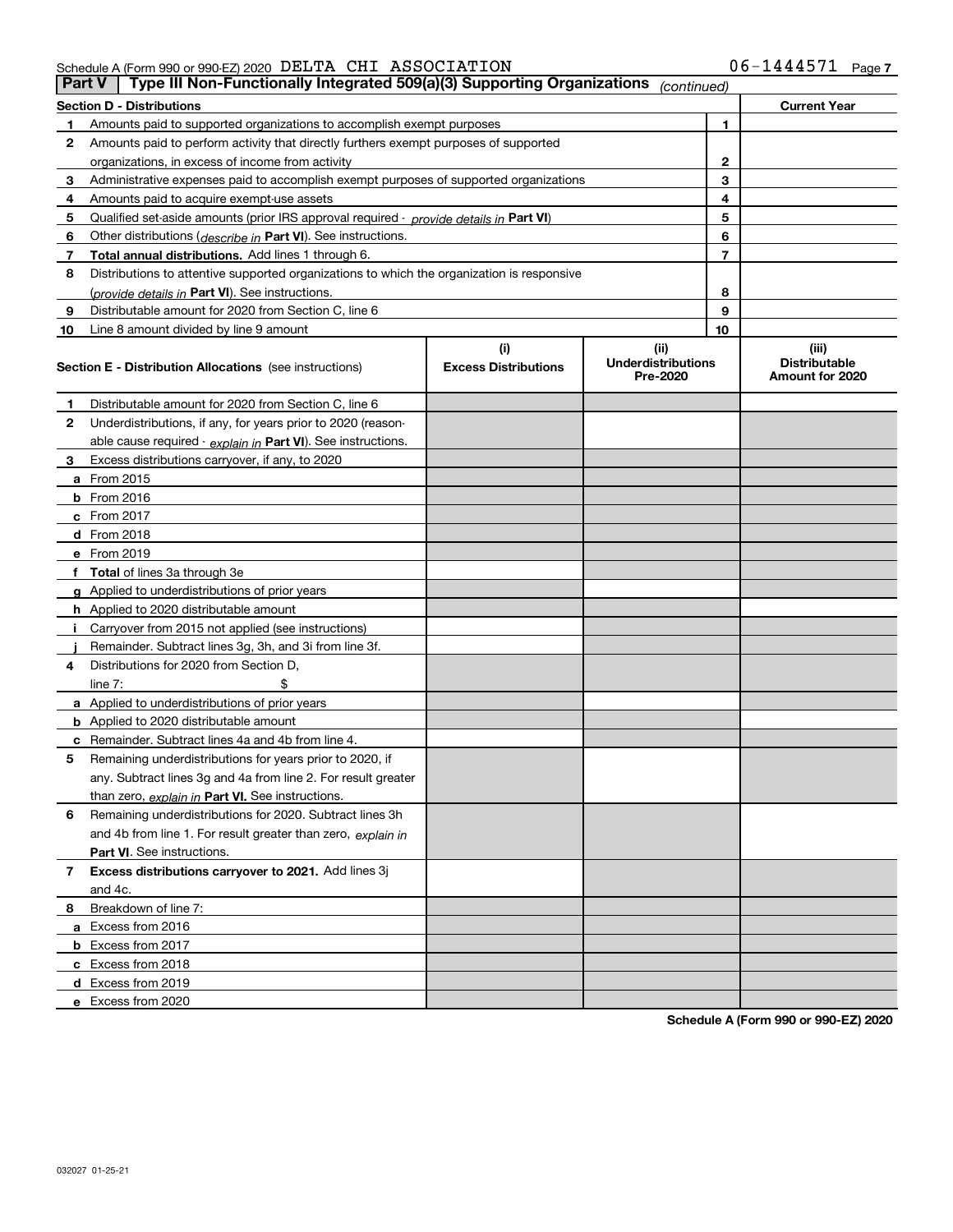| <b>Part VI</b> | Supplemental Information. Provide the explanations required by Part II, line 10; Part II, line 17a or 17b; Part III, line 12;                                                                                                                                                                    |
|----------------|--------------------------------------------------------------------------------------------------------------------------------------------------------------------------------------------------------------------------------------------------------------------------------------------------|
|                | Part IV, Section A, lines 1, 2, 3b, 3c, 4b, 4c, 5a, 6, 9a, 9b, 9c, 11a, 11b, and 11c; Part IV, Section B, lines 1 and 2; Part IV, Section C,<br>line 1; Part IV, Section D, lines 2 and 3; Part IV, Section E, lines 1c, 2a, 2b, 3a, and 3b; Part V, line 1; Part V, Section B, line 1e; Part V, |
|                | Section D, lines 5, 6, and 8; and Part V, Section E, lines 2, 5, and 6. Also complete this part for any additional information.<br>(See instructions.)                                                                                                                                           |
|                |                                                                                                                                                                                                                                                                                                  |
|                |                                                                                                                                                                                                                                                                                                  |
|                |                                                                                                                                                                                                                                                                                                  |
|                |                                                                                                                                                                                                                                                                                                  |
|                |                                                                                                                                                                                                                                                                                                  |
|                |                                                                                                                                                                                                                                                                                                  |
|                |                                                                                                                                                                                                                                                                                                  |
|                |                                                                                                                                                                                                                                                                                                  |
|                |                                                                                                                                                                                                                                                                                                  |
|                |                                                                                                                                                                                                                                                                                                  |
|                |                                                                                                                                                                                                                                                                                                  |
|                |                                                                                                                                                                                                                                                                                                  |
|                |                                                                                                                                                                                                                                                                                                  |
|                |                                                                                                                                                                                                                                                                                                  |
|                |                                                                                                                                                                                                                                                                                                  |
|                |                                                                                                                                                                                                                                                                                                  |
|                |                                                                                                                                                                                                                                                                                                  |
|                |                                                                                                                                                                                                                                                                                                  |
|                |                                                                                                                                                                                                                                                                                                  |
|                |                                                                                                                                                                                                                                                                                                  |
|                |                                                                                                                                                                                                                                                                                                  |
|                |                                                                                                                                                                                                                                                                                                  |
|                |                                                                                                                                                                                                                                                                                                  |
|                |                                                                                                                                                                                                                                                                                                  |
|                |                                                                                                                                                                                                                                                                                                  |
|                |                                                                                                                                                                                                                                                                                                  |
|                |                                                                                                                                                                                                                                                                                                  |
|                |                                                                                                                                                                                                                                                                                                  |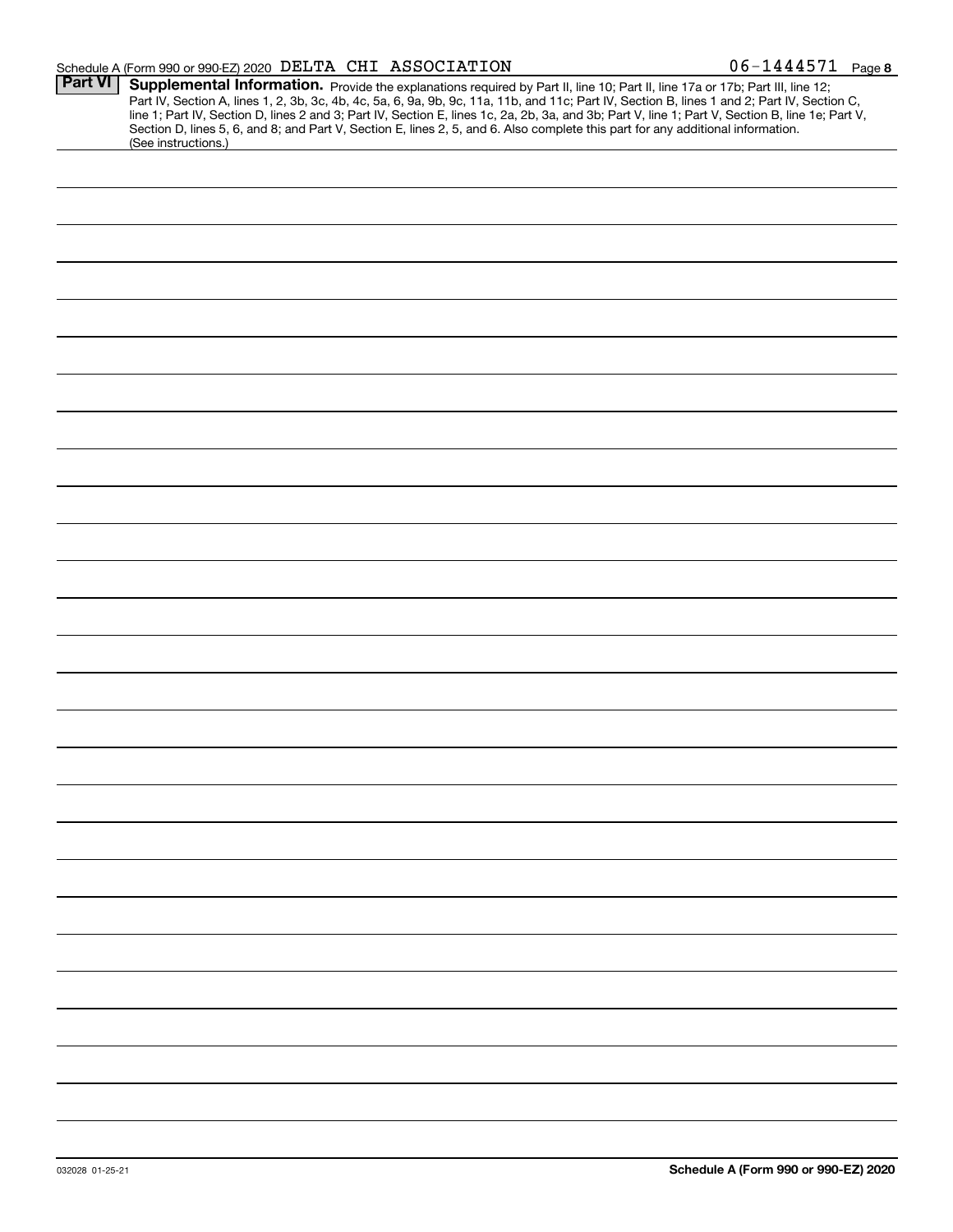|  | <b>SCHEDULE O</b> |  |  |
|--|-------------------|--|--|
|  |                   |  |  |

Department of the Treasury **(Form 990 or 990-EZ)**

Name of the organization

Internal Revenue Service

# **Complete to provide information for responses to specific questions on Supplemental Information to Form 990 or 990-EZ**

**Form 990 or 990-EZ or to provide any additional information. | Attach to Form 990 or 990-EZ. | Go to www.irs.gov/Form990 for the latest information.**

**Open to Public InspectionEmployer identification number 2020**

OMB No. 1545-0047

DELTA CHI ASSOCIATION | 06-1444571

# FORM 990-EZ, PART I, LINE 4, OTHER INVESTMENT INCOME:

DESCRIPTION OF PROPERTY: AMOUNT:

REALIZED GAINS OR LOSSES 74.

| FORM 990-EZ, PART I, LINE 16, OTHER EXPENSES: |                |
|-----------------------------------------------|----------------|
| DESCRIPTION OF OTHER EXPENSES:                | <b>AMOUNT:</b> |
| <b>BANK SERVICE FEE</b>                       | 753.           |
| CHAPTER SUPPLIES                              | 758.           |
| ALUMNI EXPENSES                               | 150.           |
| <b>POSTAGE</b>                                | 20.            |
| NY STATE DEPT OF LAW                          | 50.            |
| HOUSE REPAIRS                                 | 750.           |
| CHAPTER HOUSE IMPROVEMENT                     | 1,272.         |
| A IFC DUES                                    | 200.           |
| <b>LOAN INTEREST</b>                          | 200.           |
| <b>BOARD MEETING</b>                          | 1,919.         |
| <b>INSURANCE</b>                              | 8,351.         |
| TOTAL TO FORM 990-EZ, LINE 16                 | 14,423.        |

| FORM 990-EZ, PART II, LINE 24, OTHER ASSETS: |                    |             |
|----------------------------------------------|--------------------|-------------|
| DESCRIPTION                                  | OF YEAR<br>$BEG$ . | END OF YEAR |
| INVESTMENTS AT COST                          | 1,000.             | 12,783.     |
| OTHER CURRENT ASSETS                         | 0.                 | 6.          |
| TOTAL TO FORM 990-EZ, LINE 24                | 1,000.             | 12,789.     |

FORM 990-EZ, PART II, LINE 26, OTHER LIABILITIES: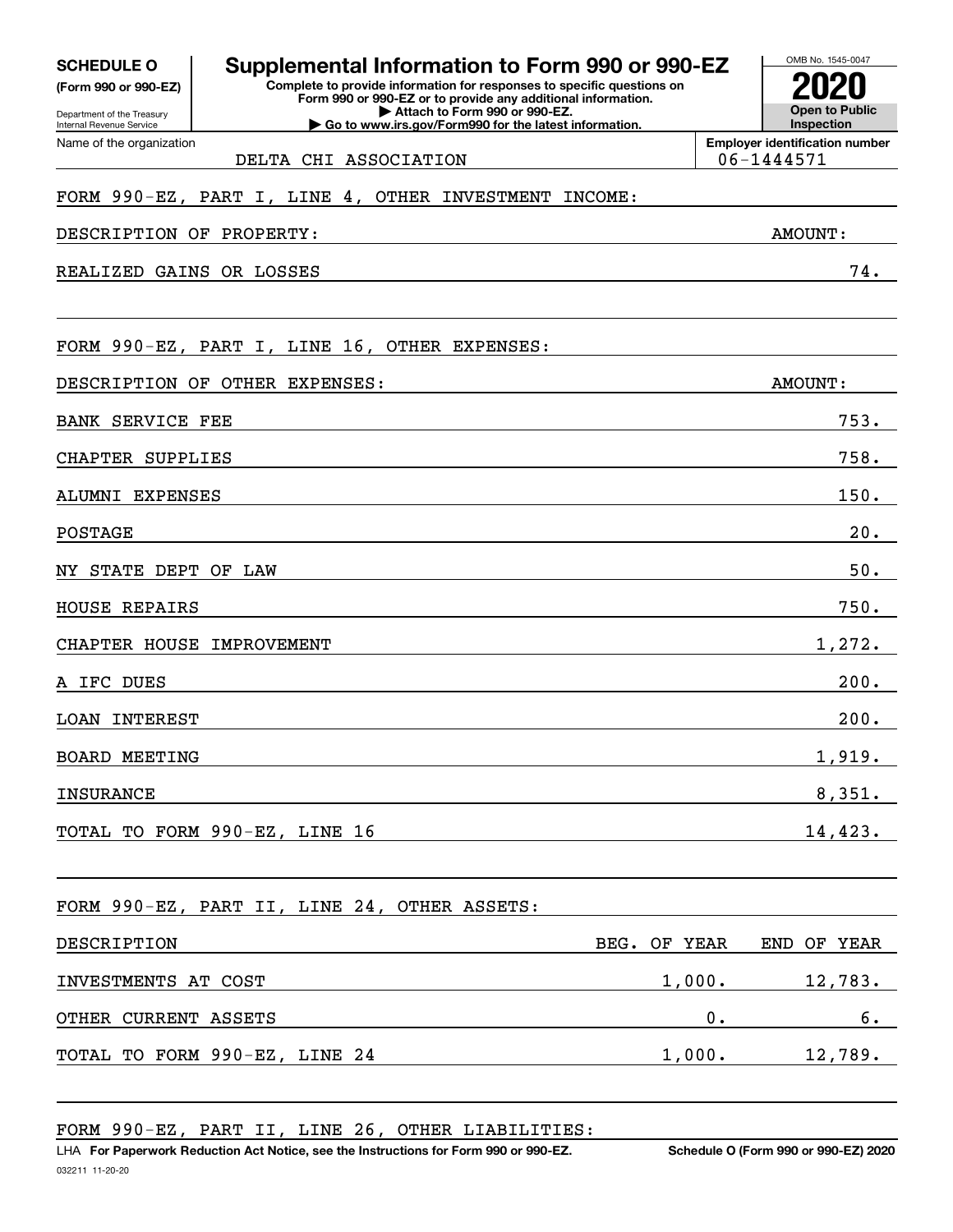| Schedule O (Form 990 or 990-EZ) 2020              |            | Page 2                                              |
|---------------------------------------------------|------------|-----------------------------------------------------|
| Name of the organization<br>DELTA CHI ASSOCIATION |            | <b>Employer identification number</b><br>06-1444571 |
| DESCRIPTION                                       | BEG.<br>OF | YEAR<br>YEAR<br>END<br>ОF                           |
| ACCOUNTS PAYABLE                                  | 3,845.     | 200.                                                |
| ROBERT PLATT<br>LOAN<br>$\overline{\phantom{m}}$  | 8,000.     | 0.                                                  |
| LOAN<br>CHUCK KERNER<br>$\overline{\phantom{m}}$  | 8,000.     | 0.                                                  |
| PETER<br><b>BACHRACH</b><br>LOAN                  | 4,000.     | 0.                                                  |
| TOTAL TO FORM 990-EZ, LINE 26                     | 23,845.    | 200.                                                |
|                                                   |            |                                                     |

FORM 990-EZ, PART V, INFORMATION REGARDING PERSONAL BENEFIT CONTRACTS:

THE ORGANIZATION DID NOT, DURING THE YEAR, RECEIVE ANY FUNDS, DIRECTLY,

OR INDIRECTLY, TO PAY PREMIUMS ON A PERSONAL BENEFIT CONTRACT.

THE ORGANIZATION, DID NOT, DURING THE YEAR, PAY ANY PREMIUMS, DIRECTLY,

OR INDIRECTLY, ON A PERSONAL BENEFIT CONTRACT.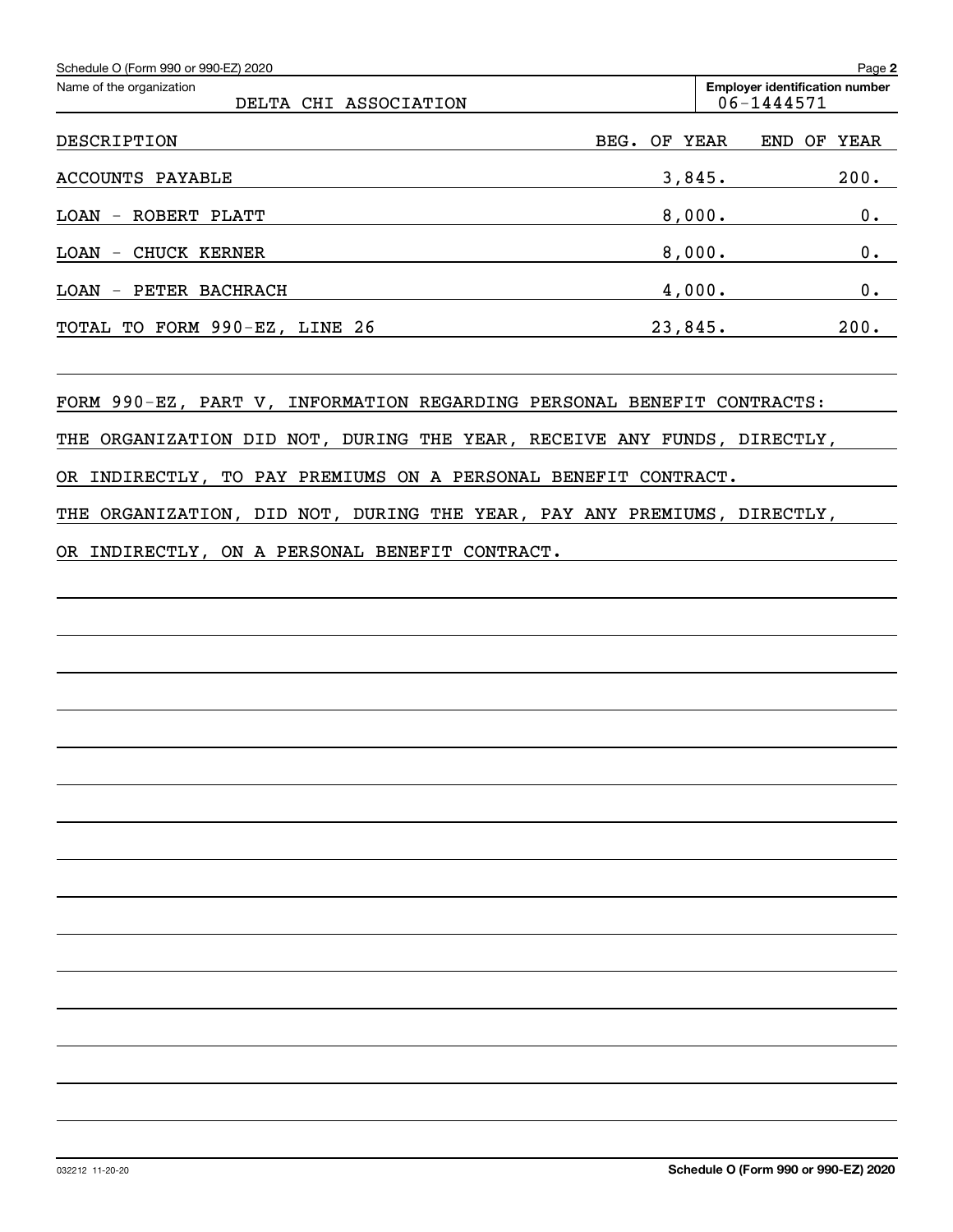| Name of the organization<br>DELTA CHI ASSOCIATION                                                                                               |                                                      |                                                                                     | <b>Employer identification number</b><br>$06 - 1444571$                                             |                                                  |
|-------------------------------------------------------------------------------------------------------------------------------------------------|------------------------------------------------------|-------------------------------------------------------------------------------------|-----------------------------------------------------------------------------------------------------|--------------------------------------------------|
| List of Officers, Directors, Trustees, and Key Employees. List each one even if not compensated. (see the instructions for Part IV.)<br>Part IV |                                                      |                                                                                     |                                                                                                     |                                                  |
| (a) Name and title                                                                                                                              | (b) Average hours<br>per week devoted to<br>position | (C) Reportable<br>compensation (Forms<br>W-2/1099-MISC)<br>(If not paid, enter -0-) | (d) Health benefits,<br>contributions to<br>employee benefit<br>plans, and deferred<br>compensation | (e) Estimated<br>amount of other<br>compensation |
| CHRSTOPHER LEYEN                                                                                                                                |                                                      |                                                                                     |                                                                                                     |                                                  |
| <b>BOARD MEMBER</b>                                                                                                                             | 1.00                                                 |                                                                                     | $0$ .<br>$0$ .                                                                                      | $\mathbf 0$ .                                    |
| <b>MATTHEW KARP</b>                                                                                                                             |                                                      |                                                                                     |                                                                                                     |                                                  |
| <b>BOARD MEMBER</b>                                                                                                                             | 1.00                                                 |                                                                                     | $0$ .<br>$0$ .                                                                                      | $\mathbf 0$ .                                    |
| MIKE CLIFFORD                                                                                                                                   |                                                      |                                                                                     |                                                                                                     |                                                  |
| <b>BOARD MEMBER</b>                                                                                                                             | 1.00                                                 |                                                                                     | $0$ .<br>$0$ .                                                                                      | $\mathbf 0$ .                                    |
|                                                                                                                                                 |                                                      |                                                                                     |                                                                                                     |                                                  |
|                                                                                                                                                 |                                                      |                                                                                     |                                                                                                     |                                                  |
|                                                                                                                                                 |                                                      |                                                                                     |                                                                                                     |                                                  |
|                                                                                                                                                 |                                                      |                                                                                     |                                                                                                     |                                                  |
|                                                                                                                                                 |                                                      |                                                                                     |                                                                                                     |                                                  |
|                                                                                                                                                 |                                                      |                                                                                     |                                                                                                     |                                                  |
|                                                                                                                                                 |                                                      |                                                                                     |                                                                                                     |                                                  |
|                                                                                                                                                 |                                                      |                                                                                     |                                                                                                     |                                                  |
|                                                                                                                                                 |                                                      |                                                                                     |                                                                                                     |                                                  |
|                                                                                                                                                 |                                                      |                                                                                     |                                                                                                     |                                                  |
|                                                                                                                                                 |                                                      |                                                                                     |                                                                                                     |                                                  |
|                                                                                                                                                 |                                                      |                                                                                     |                                                                                                     |                                                  |
|                                                                                                                                                 |                                                      |                                                                                     |                                                                                                     |                                                  |
|                                                                                                                                                 |                                                      |                                                                                     |                                                                                                     |                                                  |
|                                                                                                                                                 |                                                      |                                                                                     |                                                                                                     |                                                  |
|                                                                                                                                                 |                                                      |                                                                                     |                                                                                                     |                                                  |
|                                                                                                                                                 |                                                      |                                                                                     |                                                                                                     |                                                  |
|                                                                                                                                                 |                                                      |                                                                                     |                                                                                                     |                                                  |
|                                                                                                                                                 |                                                      |                                                                                     |                                                                                                     |                                                  |
|                                                                                                                                                 |                                                      |                                                                                     |                                                                                                     |                                                  |
|                                                                                                                                                 |                                                      |                                                                                     |                                                                                                     |                                                  |
|                                                                                                                                                 |                                                      |                                                                                     |                                                                                                     |                                                  |
|                                                                                                                                                 |                                                      |                                                                                     |                                                                                                     |                                                  |
|                                                                                                                                                 |                                                      |                                                                                     |                                                                                                     |                                                  |

# Schedule O (Form 990 or 990-EZ)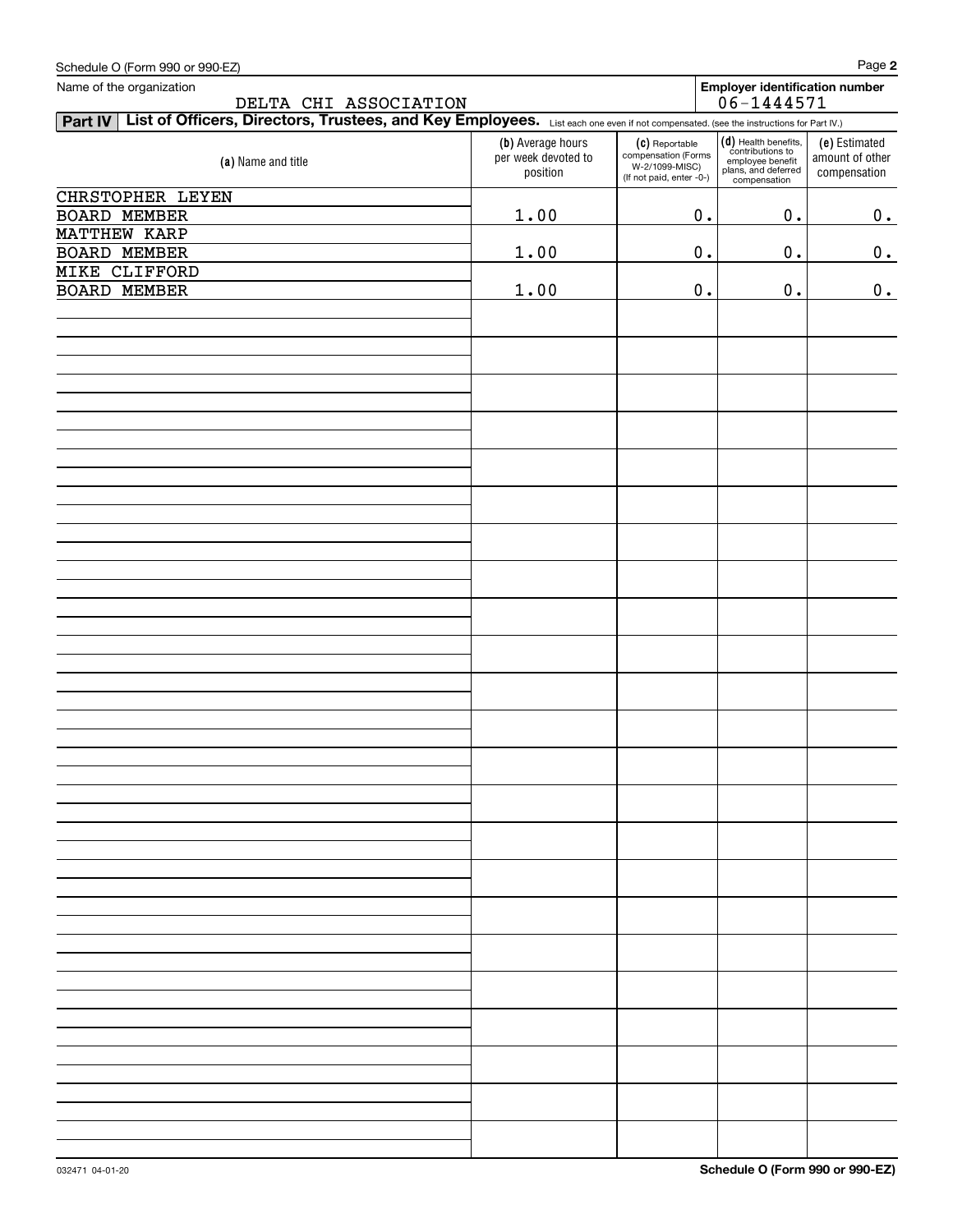NYS Annual Filing for Charitable Organizations www.CharitiesNYS.com

**Open to Public Inspection**

| <b>1. General Information</b>                                                                                                                                                                                                                                      |                                                                                                                                                                                                                                                                                                           |                                                     |                                      |                                    |  |  |
|--------------------------------------------------------------------------------------------------------------------------------------------------------------------------------------------------------------------------------------------------------------------|-----------------------------------------------------------------------------------------------------------------------------------------------------------------------------------------------------------------------------------------------------------------------------------------------------------|-----------------------------------------------------|--------------------------------------|------------------------------------|--|--|
| For Fiscal Year Beginning (mm/dd/yyyy)                                                                                                                                                                                                                             | 07/01/2020                                                                                                                                                                                                                                                                                                |                                                     | and Ending (mm/dd/yyyy) $06/30/2021$ |                                    |  |  |
| Check if Applicable:<br>Address Change                                                                                                                                                                                                                             | Name of Organization:<br>DELTA CHI ASSOCIATION                                                                                                                                                                                                                                                            | Employer Identification Number (EIN):<br>06-1444571 |                                      |                                    |  |  |
| Name Change<br><b>Initial Filing</b>                                                                                                                                                                                                                               | Mailing Address:<br>CO SCIARABBA WALKER 410 E UPLAND                                                                                                                                                                                                                                                      | NY Registration Number:<br>$20 - 20 - 58$           |                                      |                                    |  |  |
| <b>Final Filing</b><br><b>Amended Filing</b>                                                                                                                                                                                                                       | City / State / ZIP:<br>14850<br>ITHACA, NY                                                                                                                                                                                                                                                                |                                                     |                                      | Telephone:<br>$272 - 5550$<br>607  |  |  |
| Reg ID Pending                                                                                                                                                                                                                                                     | Website:<br>WWW.DKE-CORNELL.ORG                                                                                                                                                                                                                                                                           |                                                     |                                      | Email:                             |  |  |
| Check your organization's<br>Confirm your Registration Category in the<br>$\boxed{\textbf{X}}$ DUAL (7A & EPTL)<br>EPTL only<br>EXEMPT*<br>registration category:<br>7A only<br>Charities Registry at www.CharitiesNYS.com.                                        |                                                                                                                                                                                                                                                                                                           |                                                     |                                      |                                    |  |  |
| 2. Certification                                                                                                                                                                                                                                                   |                                                                                                                                                                                                                                                                                                           |                                                     |                                      |                                    |  |  |
| See instructions for certification requirements. Improper certification is a violation of law that may be subject to penalties. The certification requires<br>two signatories.                                                                                     |                                                                                                                                                                                                                                                                                                           |                                                     |                                      |                                    |  |  |
| We certify under penalties of perjury that we reviewed this report, including all attachments, and to the best of our knowledge and belief,<br>they are true, correct and complete in accordance with the laws of the State of New York applicable to this report. |                                                                                                                                                                                                                                                                                                           |                                                     |                                      |                                    |  |  |
|                                                                                                                                                                                                                                                                    |                                                                                                                                                                                                                                                                                                           |                                                     | <b>MICHAEL FURMAN</b>                |                                    |  |  |
| President or Authorized Officer:                                                                                                                                                                                                                                   |                                                                                                                                                                                                                                                                                                           |                                                     | PRESIDENT                            |                                    |  |  |
|                                                                                                                                                                                                                                                                    | Signature                                                                                                                                                                                                                                                                                                 |                                                     | <b>Print Name and Title</b>          | Date                               |  |  |
| CARL ORONSKY                                                                                                                                                                                                                                                       |                                                                                                                                                                                                                                                                                                           |                                                     |                                      |                                    |  |  |
| Chief Financial Officer or Treasurer:                                                                                                                                                                                                                              |                                                                                                                                                                                                                                                                                                           |                                                     | <b>TREASURER</b>                     |                                    |  |  |
|                                                                                                                                                                                                                                                                    | Signature                                                                                                                                                                                                                                                                                                 |                                                     | Print Name and Title                 | Date                               |  |  |
| 3. Annual Reporting Exemption                                                                                                                                                                                                                                      |                                                                                                                                                                                                                                                                                                           |                                                     |                                      |                                    |  |  |
|                                                                                                                                                                                                                                                                    |                                                                                                                                                                                                                                                                                                           |                                                     |                                      |                                    |  |  |
|                                                                                                                                                                                                                                                                    | Check the exemption(s) that apply to your filing. If your organization is claiming an exemption under one category (7A or EPTL only filers) or both<br>categories (DUAL filers) that apply to your registration, complete only parts 1, 2, and 3, and submit the certified Char500. No fee, schedules, or |                                                     |                                      |                                    |  |  |
| additional attachments are required. If you cannot claim an exemption or are a DUAL filer that claims only one exemption, you must file applicable                                                                                                                 |                                                                                                                                                                                                                                                                                                           |                                                     |                                      |                                    |  |  |
| schedules and attachments and pay applicable fees.                                                                                                                                                                                                                 |                                                                                                                                                                                                                                                                                                           |                                                     |                                      |                                    |  |  |
|                                                                                                                                                                                                                                                                    |                                                                                                                                                                                                                                                                                                           |                                                     |                                      |                                    |  |  |
| 3a. 7A filing exemption: Total contributions from NY State including residents, foundations, government agencies, etc. did not                                                                                                                                     |                                                                                                                                                                                                                                                                                                           |                                                     |                                      |                                    |  |  |
| exceed \$25,000 and the organization did not engage a professional fund raiser (PFR) or fund raising counsel (FRC) to solicit                                                                                                                                      |                                                                                                                                                                                                                                                                                                           |                                                     |                                      |                                    |  |  |
| contributions during the fiscal year.                                                                                                                                                                                                                              |                                                                                                                                                                                                                                                                                                           |                                                     |                                      |                                    |  |  |
|                                                                                                                                                                                                                                                                    |                                                                                                                                                                                                                                                                                                           |                                                     |                                      |                                    |  |  |
| 3b. EPTL filing exemption: Gross receipts did not exceed \$25,000 and the market value of assets did not exceed \$25,000 at any time<br>during the fiscal year.                                                                                                    |                                                                                                                                                                                                                                                                                                           |                                                     |                                      |                                    |  |  |
|                                                                                                                                                                                                                                                                    |                                                                                                                                                                                                                                                                                                           |                                                     |                                      |                                    |  |  |
| 4. Schedules and Attachments                                                                                                                                                                                                                                       |                                                                                                                                                                                                                                                                                                           |                                                     |                                      |                                    |  |  |
| See the following page                                                                                                                                                                                                                                             |                                                                                                                                                                                                                                                                                                           |                                                     |                                      |                                    |  |  |
| $X_{\text{No}}$<br>4a. Did your organization use a professional fund raiser, fund raising counsel or commercial co-venturer<br>Yes<br>for a checklist of                                                                                                           |                                                                                                                                                                                                                                                                                                           |                                                     |                                      |                                    |  |  |
| for fund raising activity in NY State? If yes, complete Schedule 4a.<br>schedules and                                                                                                                                                                              |                                                                                                                                                                                                                                                                                                           |                                                     |                                      |                                    |  |  |
| attachments to                                                                                                                                                                                                                                                     |                                                                                                                                                                                                                                                                                                           |                                                     |                                      |                                    |  |  |
| $ X $ No<br>4b. Did the organization receive government grants? If yes, complete Schedule 4b.<br>Yes<br>complete your filing.                                                                                                                                      |                                                                                                                                                                                                                                                                                                           |                                                     |                                      |                                    |  |  |
| <b>5. Fee</b>                                                                                                                                                                                                                                                      |                                                                                                                                                                                                                                                                                                           |                                                     |                                      |                                    |  |  |
| See the checklist on the                                                                                                                                                                                                                                           | 7A filing fee:                                                                                                                                                                                                                                                                                            | EPTL filing fee:                                    | Total fee:                           | Make a single check or money order |  |  |
| next page to calculate your                                                                                                                                                                                                                                        |                                                                                                                                                                                                                                                                                                           |                                                     |                                      | payable to:                        |  |  |
| fee(s). Indicate fee(s) you                                                                                                                                                                                                                                        |                                                                                                                                                                                                                                                                                                           |                                                     |                                      | "Department of Law"                |  |  |
| are submitting here:                                                                                                                                                                                                                                               | 25.<br>\$                                                                                                                                                                                                                                                                                                 | \$<br>25.                                           | \$<br>50.                            |                                    |  |  |
|                                                                                                                                                                                                                                                                    |                                                                                                                                                                                                                                                                                                           |                                                     |                                      |                                    |  |  |

CHAR500 Annual Filing for Charitable Organizations (Updated January 2021)

\*The "Exempt" category refers to an organization's NYS registration status. It does not refer to its IRS tax designation.